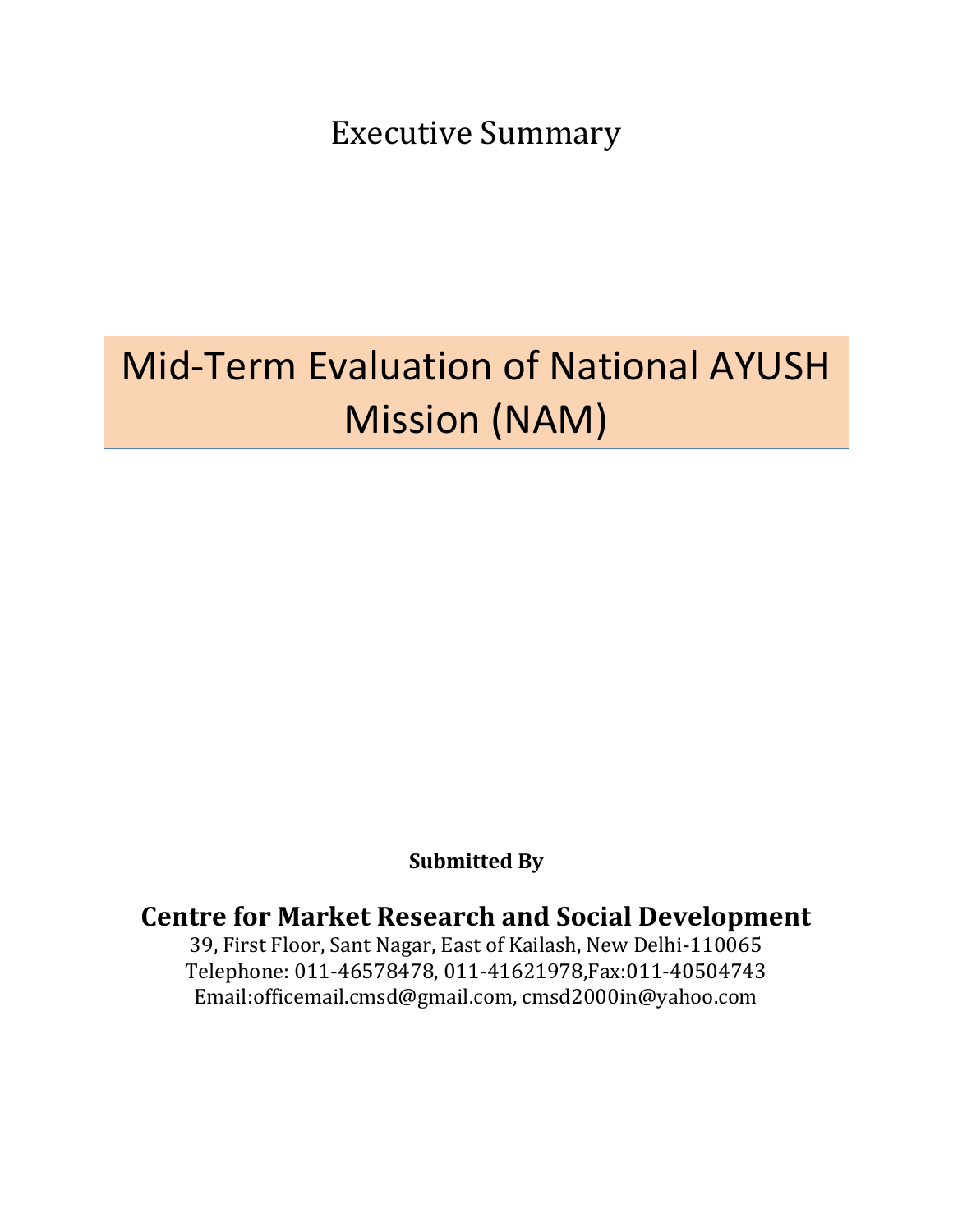### **EXECUTIVE SUMMARY**

#### **1. Introduction**

Ministry of AYUSH (MoA), Government of India launched National AYUSH Mission (NAM) as a Centrally Sponsored Schemein financial year 2014-15 for implementation through States/UTs. The basic objective of NAM is to promote AYUSH medical systems through cost effective AYUSH services, strengthen AYUSH educational systems and facilitate the enforcement of quality control of Ayurveda, Siddha, Unani & Homoeopathy (ASU&H) drugs and ensure sustainable availability of ASU & H raw materials by promoting the cultivation and post-harvest processing of medicinal plants.

The guidelines of NAM had mandated third party Mid-Term evaluation after two years of implementation of the scheme. The study was accordingly commissioned by the MoA in early 2017-18 and awarded to M/s Centre for Market Research & Social Development (CMSD), New Delhi. The initial scope defined as per the Terms of Reference and initial discussions with MoA was to cover a period from inception of the scheme upto 30th June 2016. The field work and study was conducted accordingly and findings discussed by CMSD with the senior officials of MoA. During these discussions, it was felt by officials of MoA that the usefulness and effectiveness of the study findings and recommendations would be greatly enhanced if the reference period could be increased and data and information be gathered for scheme's performance upto  $31<sup>st</sup>$  March 2017 instead of 30th June 2016. Accordingly, CMSD was instructed by the senior officials of the Ministry of AYUSH. The sample was redesigned by CMSD and fieldwork done once again in all the 26 states/UTs of the country so as to capture information about programme implementation upto  $31<sup>st</sup>$  March 2017 as per the requirement of the Ministry of AYUSH.

The evaluation study isaimed at comprehensive and in-depth impact assessment of four sub components namely: - AYUSH Services, AYUSH Educational Institutions, Quality Control of ASU&H Drugs and Medicinal Plants of the Centrally Sponsored Scheme 'National AYUSH Mission (NAM)' implemented by the Ministry of AYUSH w.e.f. September, 2014.

Both secondary and primary research were undertaken to generate required information. The quantitative data was collected from the target respondents under the study. The qualitative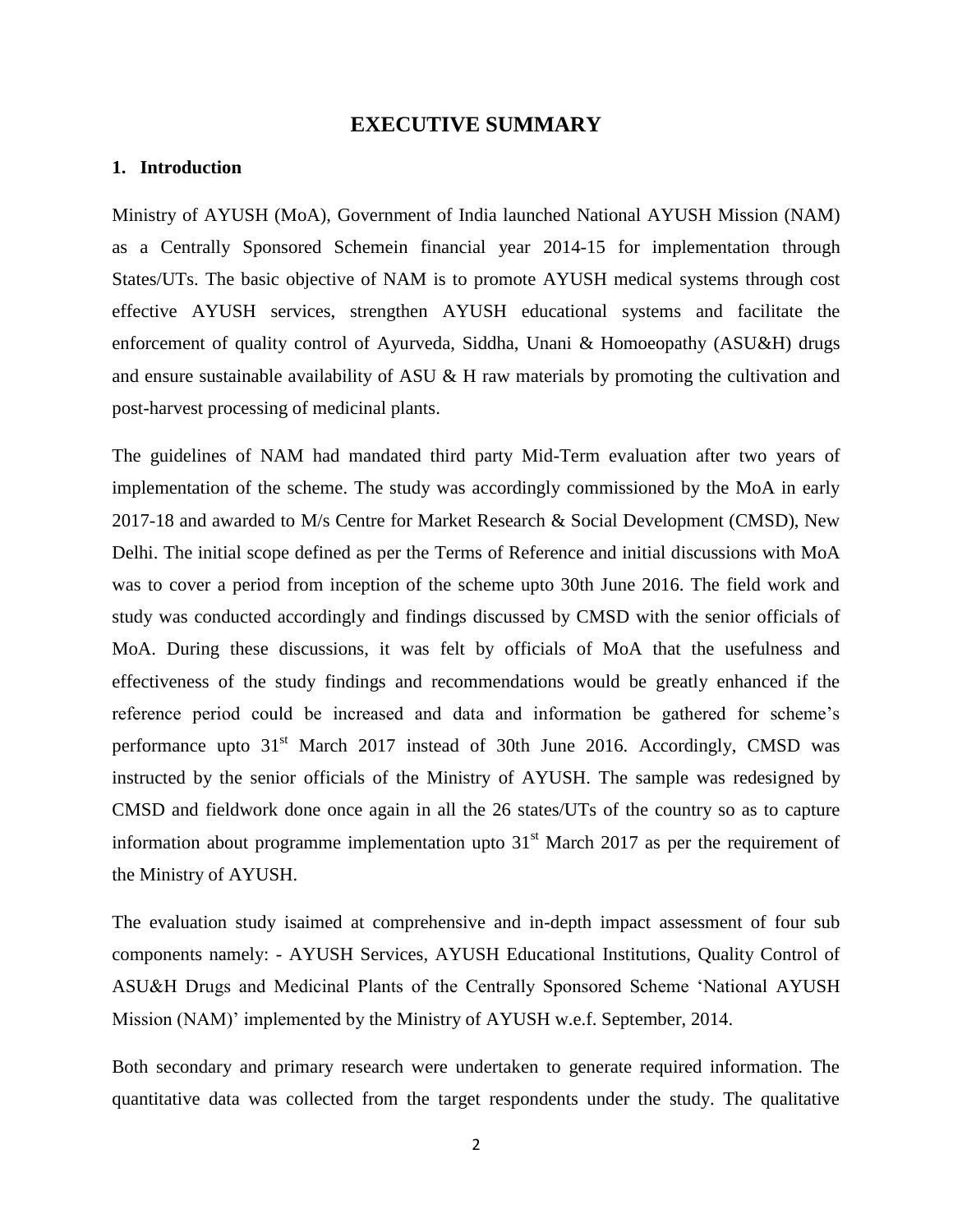information was collected through in-depth interviews with the officials involved inimplementation of the scheme. The sample size for each of the AYUSH unit/programme for each state was suggested by the MoA right at the outset of the study. The study has been conducted in two phases. Phase I (preliminary phase, for which report has already been submitted in July 2017) and Phase II (final study in details at the conclusion of which this report is being submitted). The findings and recommendations of the mid-term evaluation for the components NAM are summarized in the sections that follow.

#### **2. Institutional and Governance issues**

The implementation of NAM is governed at the Central level by the Central Programme Management Unit and at the state level by respective State Programme Management Units (SPMUs or PMUs in short). However, for the purpose of governance, the Mission at State level is governed and executed by a State AYUSH Mission Society. In order to strengthen the AYUSH infrastructure both at the Central and State levels, financial assistance for setting up of the Programme Management Units (PMUs) is being provided under NAM.

**i) Utilisation of Funds from 2014-15 to 2016-17:** The figures of utilisation have been obtained from the State AYUSH Society (SAS) and duly verified from the entries in the documents pertaining to accounts of the respective State AYUSH society. In many cases, especially for the financial year 2016-17, the figures of utilisation are not yet finally audited figures but an aggregate of the expenditure entries that are intended to be considered for finalization at the level of the respective State AYUSH Societies are available and the figures provided in this report are based on these.

The data given in the table of sanctioned and utilized amount under NAM suggests that Rs. 452.70 crores has been utilised against a released amount of Rs. 694.48 crores. Itrepresents a utilisation percentage of 65.19% for the reference period and for the 24 sample states (As per the sample design for this study, out of the 26 States that were visited, two states, Maharashtra and Tripura were studied only for implementation of Medicinal Plants component of NAM and therefore, their overall figures of funds utilisation for NAM are not included). The amount of funds released annually to the states as well as the percentage of funds utilisation has consistently shown an upward trend with each successive year of NAM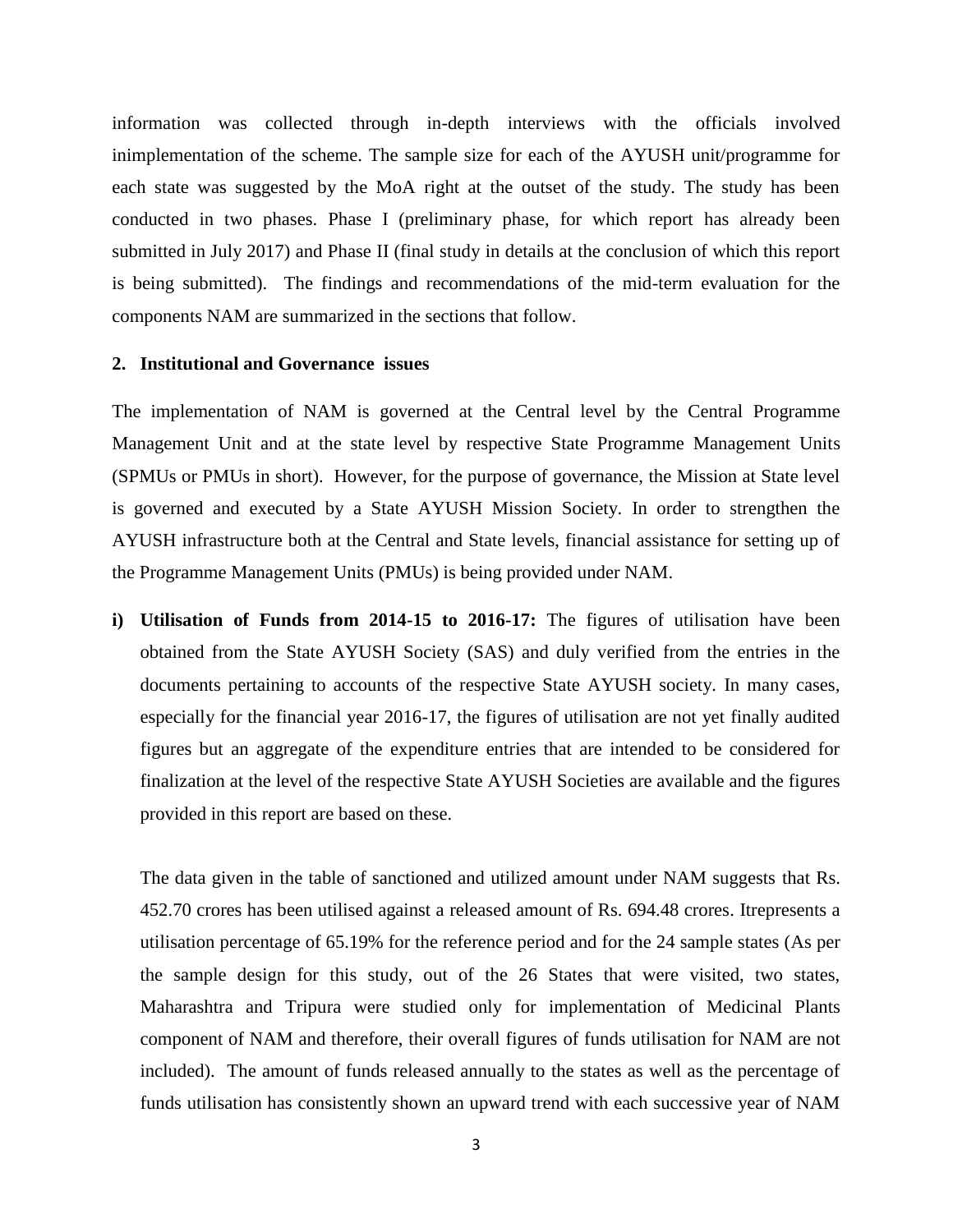implementation. It is likely that the shortfall observed in percentage of utilization of funds in the initial years maybe due to the time taken for stakeholders to learn about the details of the scheme and to establish mechanisms to implement and monitor the scheme. This process does take some time to get established and therefore, till it happens, the actual implementation of the programme components on the ground does get delayed.

## **Three categories of states based on their funds utilisation performance**

The analysis of the percentage of funds utilsation by the respective states and their categorization has been done in accordance with the criteria evolved in consultations with the senior officials of Ministry of AYUSH.

- a. **A Category States:** Those states which have utilised 75% or above of the funds received from Centre in the period 2014-15 to 2016-17
- b. **B Category States:** Those states which have utilised 40-74.9% of the funds received from Centre in the period 2014-15 to 2016-17
- c. **C Category States:** Those states which have utilised less than 40% of the funds received from Centre in the period 2014-15 to 2016-17

# **Category-wise classification of States (NAM funds utilisation Period FY 2014-15 to FY 2016-17)**

| Category          | <b>Parameter</b>      | <b>Number</b> | Names of states with the particular category label        |
|-------------------|-----------------------|---------------|-----------------------------------------------------------|
| Label             | (Percentage funds     | of States     |                                                           |
|                   | utilised with respect |               |                                                           |
|                   | to funds released by  |               |                                                           |
|                   | the Central           |               |                                                           |
|                   | Government            |               |                                                           |
|                   |                       |               |                                                           |
| <b>A Category</b> | 75% and above of the  | 11            | Haryana, Karnataka, Kerala, Madhya Pradesh (MP), Mizoram, |
|                   | released funds are    |               | Nagaland, Rajasthan, Sikkim, Tamilnadu (TN), Uttarakhand  |
|                   | utilised              |               | (UK), Uttar Pradesh (UP)                                  |
|                   |                       |               |                                                           |
| <b>B</b> Category | 40%-74% of the        | $\tau$        | Arunachal Pradesh, Gujarat, Himachal Pradesh (HP)         |
|                   | released funds are    |               |                                                           |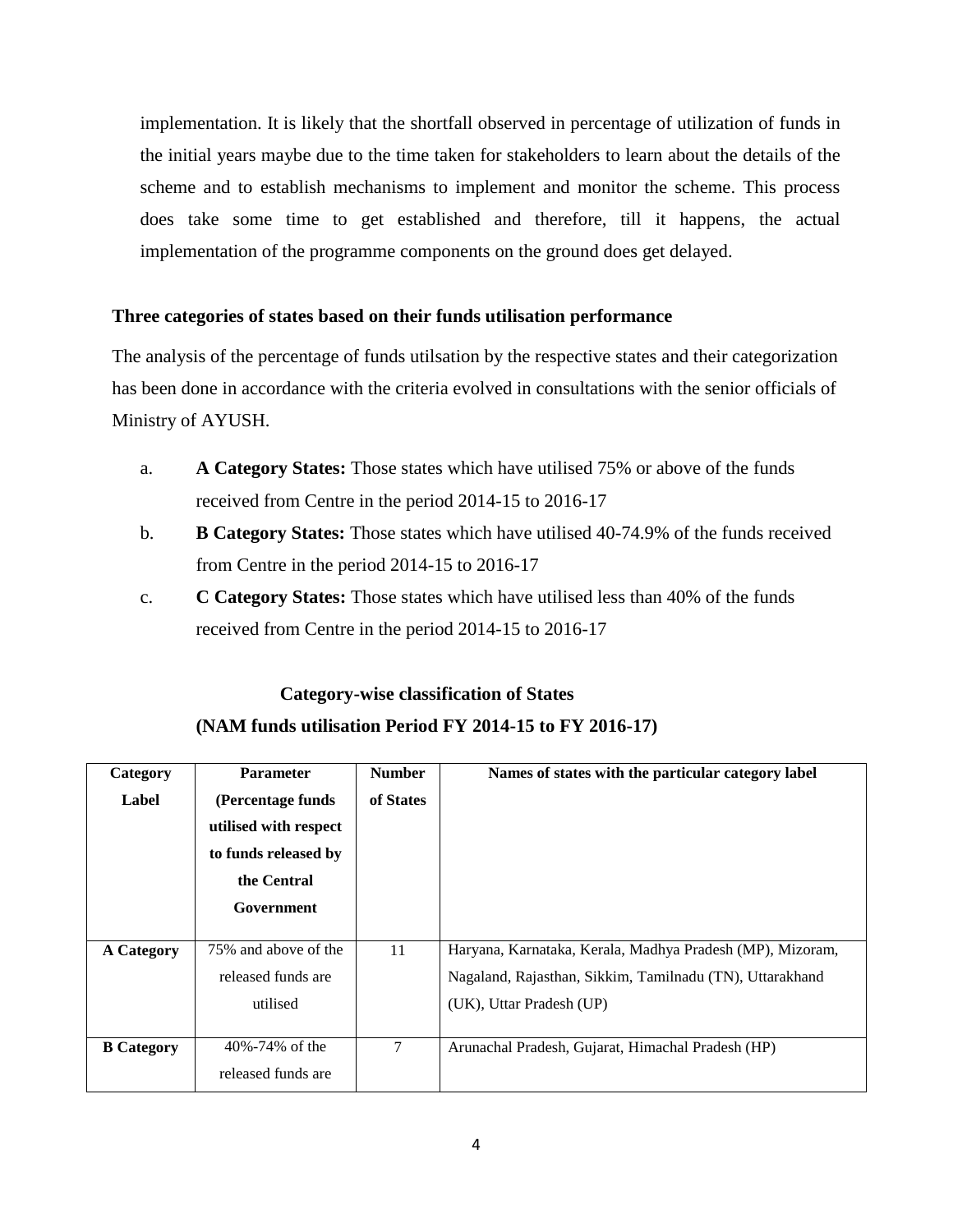|                            | utilised             |    | Jammu & Kashmir (J&K), Puducherry, Telangana          |
|----------------------------|----------------------|----|-------------------------------------------------------|
|                            |                      |    | West Bengal                                           |
| <b>C</b> Category          | Less than 40% of the | 6  | Andhra Pradesh (AP), Assam, Goa, Manipur, Odisha, CO- |
|                            | released funds are   |    | LOCATEDPunjab                                         |
|                            | utilised             |    |                                                       |
| <b>Total Sample States</b> |                      | 24 |                                                       |

Some of the factors that contribute towards the relatively better performance of 'A' category states are can be summarized as follows:

- i) **Making unencumbered land available expeditiously** for construction of AYUSH facilities. The respective state governments of Mizoram, Nagaland and Sikkim have been able to provide land for the construction of Integrated Hospitals, OPDs, and Drug Testing Laboratories in alignment with the release for funds from Ministry of AYUSH, Government of India. This has led to higher and timely utilisation of funds. Thenzawl (Mizoram) and Noklak (Nagaland) already have inaugurated 50 bedded integrated hospitals constructed with NAM funds.
- ii) Faster recruitment of AYUSH staff and filling of vacancies has led to improved performance of 'A' category states. The states which have been able to conclude recruitment of AYUSH personnel in required numbers have been able to perform better. Almost all the A category states have demonstrated the ability to complete the process of recruitment faster than the other.
- iii) The A category states such as Mizoram, Nagaland, Kerala, Uttarakhand, Sikkim, Rajasthan and Madhya Pradesh have **focused on conducting significantly higher numbers of Free Clinic/Health Camps of AYUSH** system for general public. This may have led to improvement in visibility and credibility of AYUSH system resulting in greater demand of AYUSH services from public and higher funds utilisation.
- **iv) Staffing and functioning of Programme Management Units (PMUs) has been relatively better in '**A' category states as compared to. The better functioning and well-staffed PMUs may have contributed to better coordination and thereby faster implementation of NAM activities.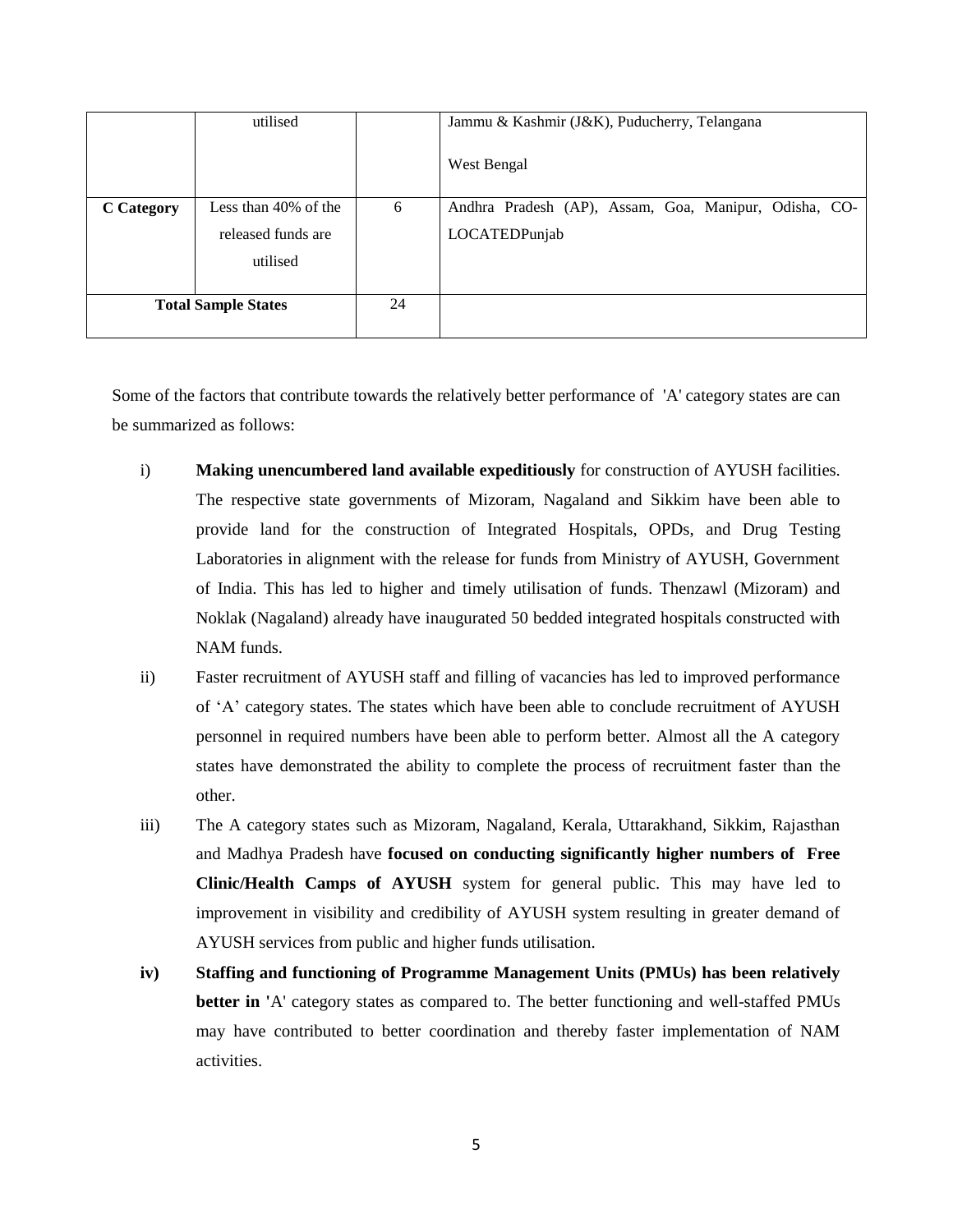- **v) Having a separate Department of AYUSH at the state level helps make performance better:** States like Kerala, Rajasthan, and Haryana have a separate department of AYUSH as distinct from Department of Health and Family Welfare. It helps in channelizing the funds better for AYUSH activities.
- **vi) Appointment of separate Drug Controller for AYUSH in the state:** The appointment of separate drug controller for AYUSH in the state characterizes most of the A category states. It might be leading to availability of better quality AYUSH medicines in the state and better enforcement.

## **ii) Reason for low utilisation of funds and low absorption capacity of State AYUSH**

**Societies:**Main reasons cited by the respective State AYUSH Societies for lower utilisation of funds are as follows:

- Delay in receipt of funds from the treasury of their respective state.
- Lumping of funds into large installmentswhich are released very late into the financial year by Ministry of AYUSHthus making it difficult for the State AYUSH Society to approve and disburse for the projects proposed for the same year.
- Delays caused because the process of procurement when carried out as per central guidelines with existing institutional mechanism at state level takesa long time.
- Lack of human resources, especially those who are formally qualified and experienced for project appraisal and management in general and that in the health sector in particular. There also is a lack of professionals in SASs who haveformally qualification or are otherwise competent to handle marketing and communication. This limits the outreach and acceptability of the AYUSH initiatives among the targeted groups of individuals and organisations.
- Lack of infrastructure with SASs, especially in relation to computers and office equipment, leads to compromise in performance of the SASs.
- The State Governments often have other priorities and alternative uses of funds received from centre as NAM funds. This might be leading to funds diversionand resulting in delays in release of funds by State Governments to SASs for implementation of NAM.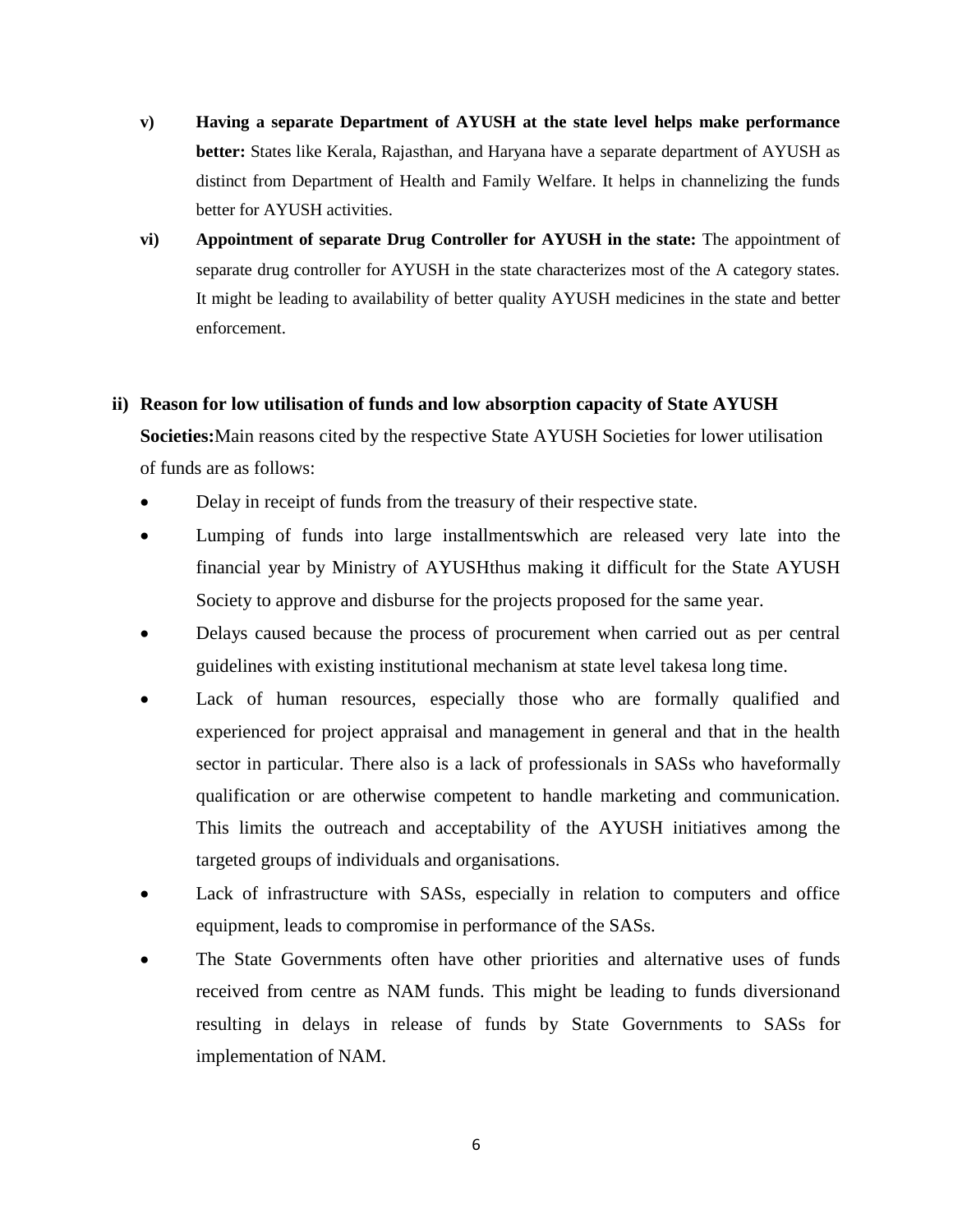- The coordination and communication between SMPBs and their respective SASs is poor in almost all the states barring a few exceptions like Telangana, AP and Rajasthan, and it leads to poor and delayed implementation of Medicinal Plants Component of NAM because in the absence of appropriate and timely inputs from SMPBs, the SASson their own are not able to accord adequate importance to Medicinal Plants component in the state.
- **iii) Speed of flow of funds :** In order to analyse the speed of funds flow, the SASs were contacted and information of certain sample sanction letters were picked up randomly for three financial years, 2014-15, 2015-16 and 2016-17. The items mentioned in respective SAAPs were studied in combination with the information about the dates of fund transfer from one stage to another in the process from SAAP submission to funds disbursal to local units by SAS. Averages, maximum and minimum durations were recorded for each state in order to bring out the actual situation and identify bottlenecks.

Based on the sample of sanctions chosen from SASs for this exercise, the average time duration of release of installmentby MoA after the receipt of SAAP is 158 days for the country as a whole. The average time taken by SASs tocomplete the process of withdrawing the money from the respective state treasury is 187 days (or more than six months). The transactions that were observed showed that the minimum time taken from Central funds to reach the beneficiary unit is 158 days and the maximum is 490 days.

Transfer of installment of funds from State AYUSH Society to beneficiary units/beneficiaries takes anything between 30-100 days depending on the project and the state. The transfer of funds from SAS to nodal agency for Medicinal Plants takes almost similar time or even more, depending on the state.Once the SASs receivesthe funds from State treasury, they are able to disburse it to final beneficiary (if all processes are complied with) in an average period of 106 days and to SMPB in 125 days.

During 2016-17, the average of the time observed for all state AYUSH societies combined for receipt of first installment was 174 days and for second installment was 252 days (from beginning of financial year i.e. 1st April 2016). It is important to note that the time taken for receipt of funds has reduced significantly with respect to average time taken in 2014-15 and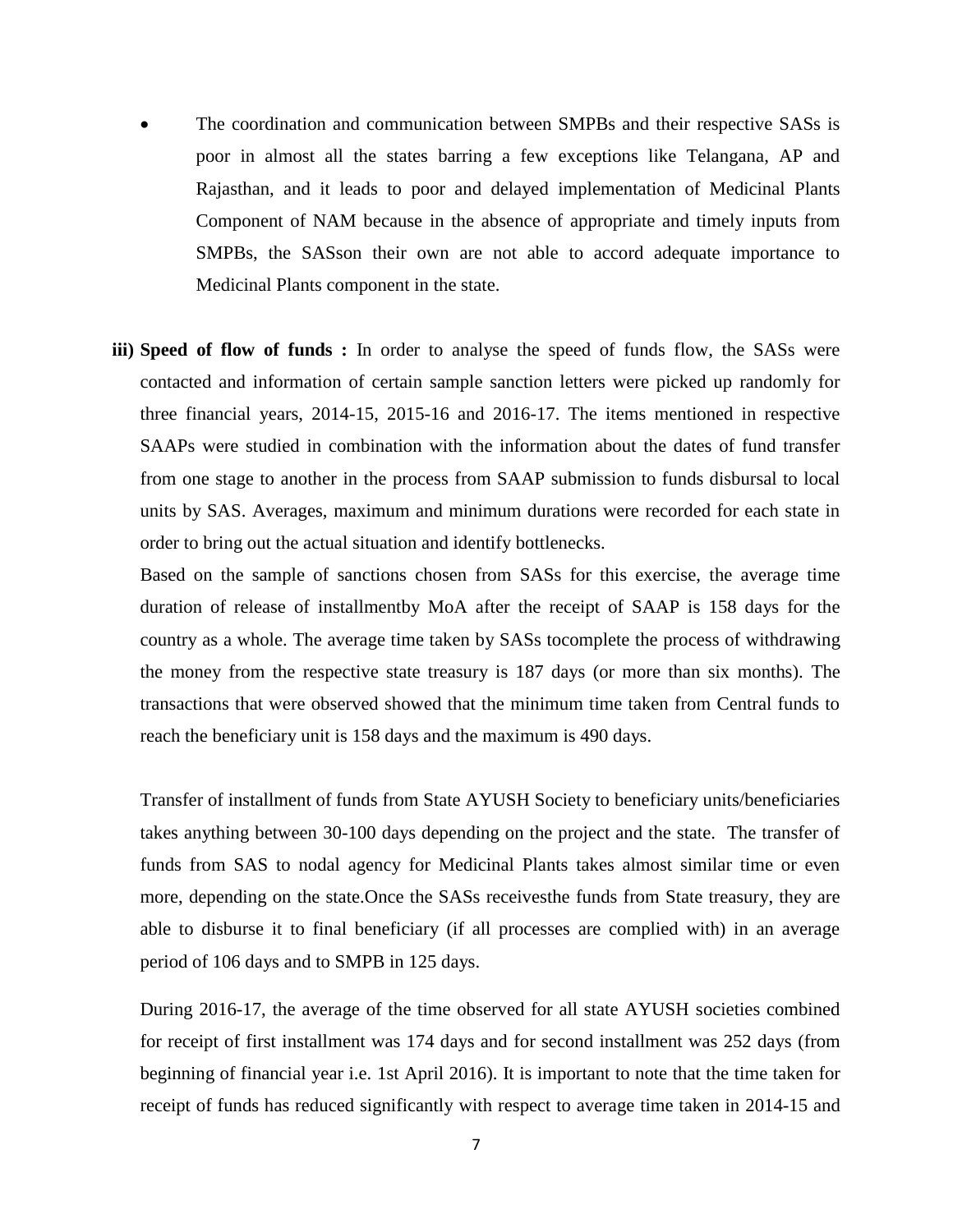2015-16 which is 251 days for first receipt of first installment and 331 days for second installment. It is observed that even though the major part of the time is taken by transfer of funds from State Treasury to State AYUSH Society due to procedural delays at State level, therealso is some scope for expediting funds transfer from Centre to States.

- **iv) Adherence to procurement guidelines:**Officials in all the State AYUSH Societies reported that they follow Central Procurement Guidelines despite local demands to deviate from the procedure to suit local requirements. A total of 17 out of 23 States reported that they exclusively followed central procurement guidelines for procurement of medicines and six states reported that they also comply with respective State Procurement Guidelines and rules in addition to the Central Procurement Guidelines.
- **v) Awarding of Civil works:**The delay in awarding civil works was cited by all the states and the delay sometime extended to as much as one year. The detailed procedures involved at each stage were often cited as the reason for the delay. The states which have a special designated agency for executing health infrastructure projects such as Telangana, Andhra Pradesh, and Karnataka are able to execute the civil construction projects relatively faster.
- **vi) Monitoring and review:** Almost all the states have proposed their own version of monthly monitoring and review mechanism wherein the field units are required to report on their performance parameters such as that related to patients, medicines, civil and other works in the specified formats. However, an actual enquiry about the reporting system suggested that the field units in most of the states are submitting their reports irregularly or in an incomplete manner. The problems that were cited at the state level were shortage of manpower that was skilled in proper reporting method, lack of motivation, non-prioritisation of reporting over operational responsibilities as well as lack of IT infrastructure, poor internet connectivity in the rural and remote locations, difficulty in recording Aadhaar Card numbers at field unit level, etc. It is pertinent to note here that the irregularityin data submission and lack of completenessin data submitted may be affecting the NAM implementation adversely. There are only 12 State AYUSH Societieswhich reported that the monthly reports were being received regularly and completely.
- **vii)Submission of Utilisation Certificates (UCs):** The performance of the State AYUSH Societies in submitting UCs has a scope for improvement. In the past, most of the State AYUSH Societies were unable to submit UCs in a timely manner. The submission of UCs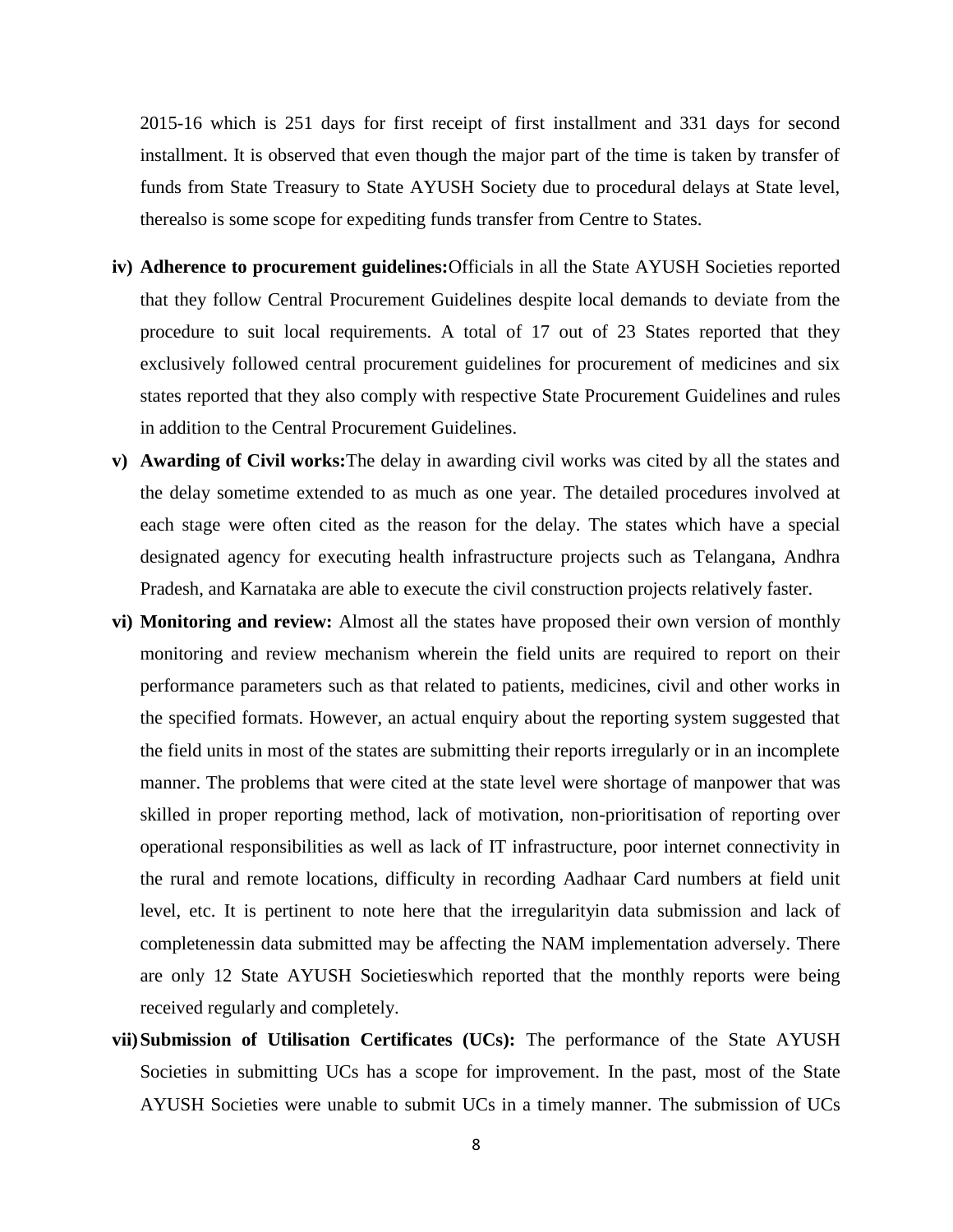has improved significantly in 2016-17 due to facilitating as well as close monitoring actions taken by the Ministry of AYUSH in 2016-17. There still are 12 states who have not submitted any UC so far. Among the stateswhich had submitted the UC, many reported that the acceptance of the UCs by Ministry of AYUSH (MoA) remained to be concluded. This issue needs sustained attention and intervention from Ministry of AYUSH.It was discovered during fieldwork that there is a very limited in-house competence and skill available with State AYUSH Societies for preparation of UCs. Many SASs have outsourced this responsibility to the CAs. During the survey, we found many instances of lack of ownership for submission of UCs within the State AYUSH Societies.

- **viii) Programme Management Unit:**The PMU was not found to be functional in Maharashtra as of March 2017. There are12 states reporting staff strength of 1-3 members and 4 states reporting staff strength of more than 6 members. There are 17 SPMUs where State Programme Manager is in place.
- **ix) NAM programme has been slow in picking up momentum:** Due to the delay in receipt of funds by the State AYUSH Societies in most states/UTs, there has been a delay in implementing different components of NAM.The performance has improved significantly in 2016-17 as far as the ground level progress is concerned. The backlog of low fund utilisation in earlier periods is getting cleared now with the support under NAM reaching AYUSH Units and the beneficiaries and delivering the benefits. It is likely that with the guidance of MoA, the capacity of the states for implementing NAM has improved in 2016-17 as compared to earlier years.
- **x) Difficulty in recruiting and deputing suitable human resources:** States/UTs are finding it a challenge to recruit human talent especially those who have formal qualification, competence and experience in project management,social marketing, information, educationand communication. In almost all the cases, the progress of NAM has been hampered due to absence of qualified professionals.

#### **II**. **AYUSH Services**

**Collocation of AYUSH facilities with the units that deliver Allopathic system:**Many reports about healthcare delivery system in India have maintained the view that India's current healthcare system is not sustainable for its 1.25 billion population. An estimated 600 million people in India, many in rural locations, have little or no access to good quality healthcare at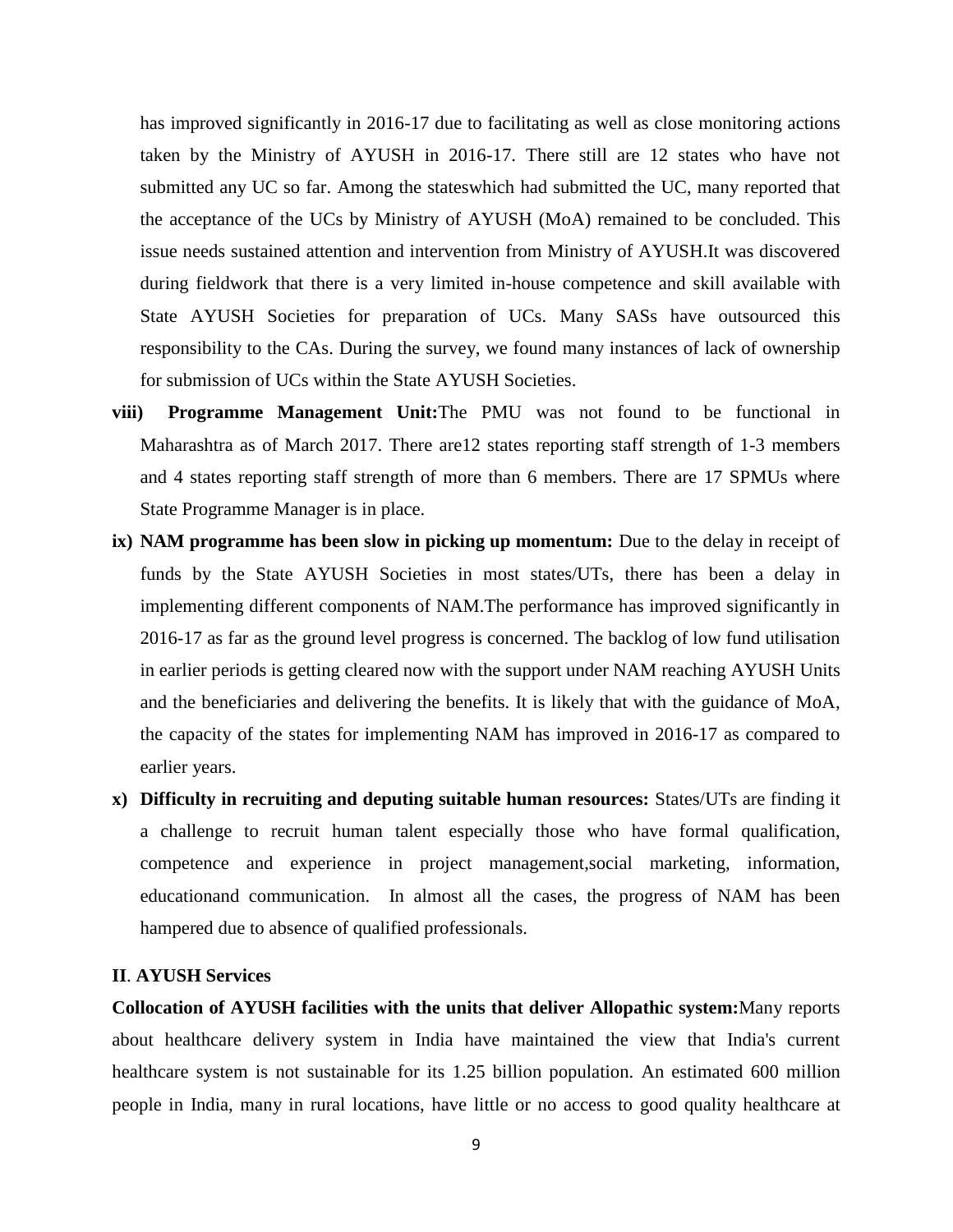affordable cost. India also faces a critical shortage of trained health professionals such as doctors, nurses, and allied healthcare workers. The National Policy on Indian Medicine Systems and Homeopathy-2002 envisaged integration of traditional systems of Medicines practiced in India with modern system of medicine and into healthcare delivery. The government is also considering a holistic healthcare system that is universally accessible, affordable, and which dramatically reduces out-of-pocket health expenditures.National Health Mission (NHM), the bedrock of India's healthcare delivery system, seeks to provide accessible, affordable and quality healthcare to every Indian. It is towards this end that integration of traditional systems of medicine (represented by AYUSH) with modern system and thereby into the healthcare delivery system is implemented.

National AYUSH Mission has several components which are aimed at promoting improved accessibility of affordable, quality healthcare as well as medical pluralism by integrating AYUSH into the state health services system and mainstreaming of AYUSH with allopathy. It has been envisaged primarily by co-locating AYUSH services like AYUSH OPD in PHCs, AYUSH IPD in CHCs and AYUSH wing in District Hospitals.Towards this end, the personnel of AYUSH are often utilised for National Health Mission (NHM) activities as well as for involvement in Crosspathy/Cross referrals at the health facilities.

Under the National Health Mission (NHM), financial and technical support is provided to States/UTs for strengthening their healthcare systems, including for mainstreaming of AYUSH, based on the requirements posed by the States/UTs in their Programme Implementation Plans (PIPs). Similarly, under National AYUSH Mission (NAM) financial support is provided to States/UTs for better access to AYUSH services through co-location of AYUSH facilities at Primary Health Centres (PHCs), Community Health Centres (CHCs) and District Hospitals (DHs), upgradation of the exclusive AYUSH hospitals and dispensaries as per the requirement projected by them in their State Annual Action Plans (SAAPs).

**i) Co-located OPD in PHC:** Out of a universe of 1794 PHCs which were planned (as per respective SAAPs) to receive recurring funds for co-locatedAYUSH OPD, 449 PHCs (existing and proposed) were visited by the survey teams and out of 25 PHCs, which were planned to receive non-recurring funds for co-located OPD, 7 OPDs (existing and proposed)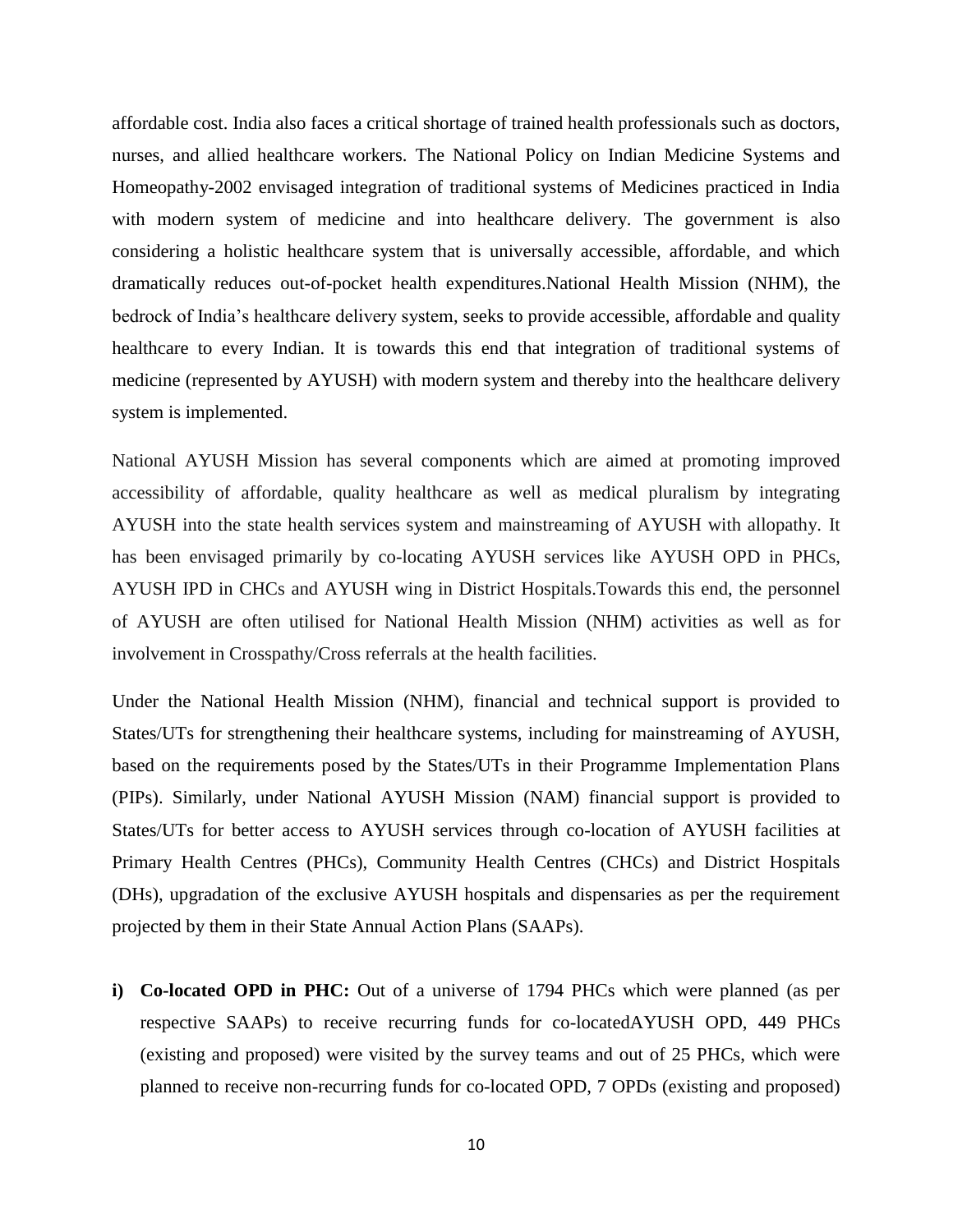were visited during the fieldwork. During the survey it was observed that in many states, most of the PHCs share the facilities between AYUSH and Allopathy. Non-sharing of the facility is an exception. It is common in many states to use the AYUSH manpower for NHM activities.

In one month cycle, the number of patients who came for the AYUSH treatment and the patients cured remain highest in the Rajasthan, followed by Punjab. In the reporting OPDs, none of the patients in Haryana, Himachal Pradesh and Uttarakhand discontinued the AYUSH treatment and the state of Punjab has the highest number of patients who are continuing the AYUSH medication. Nearly 60% of the AYUSH OPD patients received relief within a reasonable time.

**ii) Co-locatedIPD in CHC:** Out of a universe of 521 CHCs which were planned (as per respective SAAPs) to receive recurring funds for co-locatedAYUSH IPDs, 131 CHCs spread over 12 states were visited by the survey teams and out of 25 CHCs which were planned to receive non-recurring funds for co-located IPDs, 7 CHCs in three states were visited during the fieldwork. The common diseases treated in IPDs of CHCs are Arthritis, diabetes, hypertension, chronic nervous disorder, joint pain, gas, geriatric issues, rheumatic disorders, gastric disorders, skin infections.Among the special cases attended to, it was reported that special diseases such as Autism, Mental Retarded, Hemipleg, Bell Palsy, CP Child, Renal calculus, fatty lever were treated with AYUSH. On a monthly basis, the states reported that about 60% of the patients were cured in AYUSH IPDs.

It was observed in all the sample states except four states (Manipur, Haryana, Punjab and Uttarakhand) that most of the AYUSH IPDs in CHCswere functional and their condition was good. In the four states mentioned, there were more than 40% IPDs where there was scope for improvement. The behaviour of Staff in almost all the cases was good as endorsed by the patients who were interviewed. It was also noticed that there was significant level of interaction between AYUSH Doctors and Head of Allopathy section.

It was observed that in majority of IPDs, cleanliness & hygiene in AYUSH IPDs was good. Separate section for male & female were not seen in most of the IPDs in CHCs and Panchkarma facility was yet to start in most of the visited CHC-IPD centers. It was observed that in most of the IPDs (74%) there is no separate dispensary and the counter for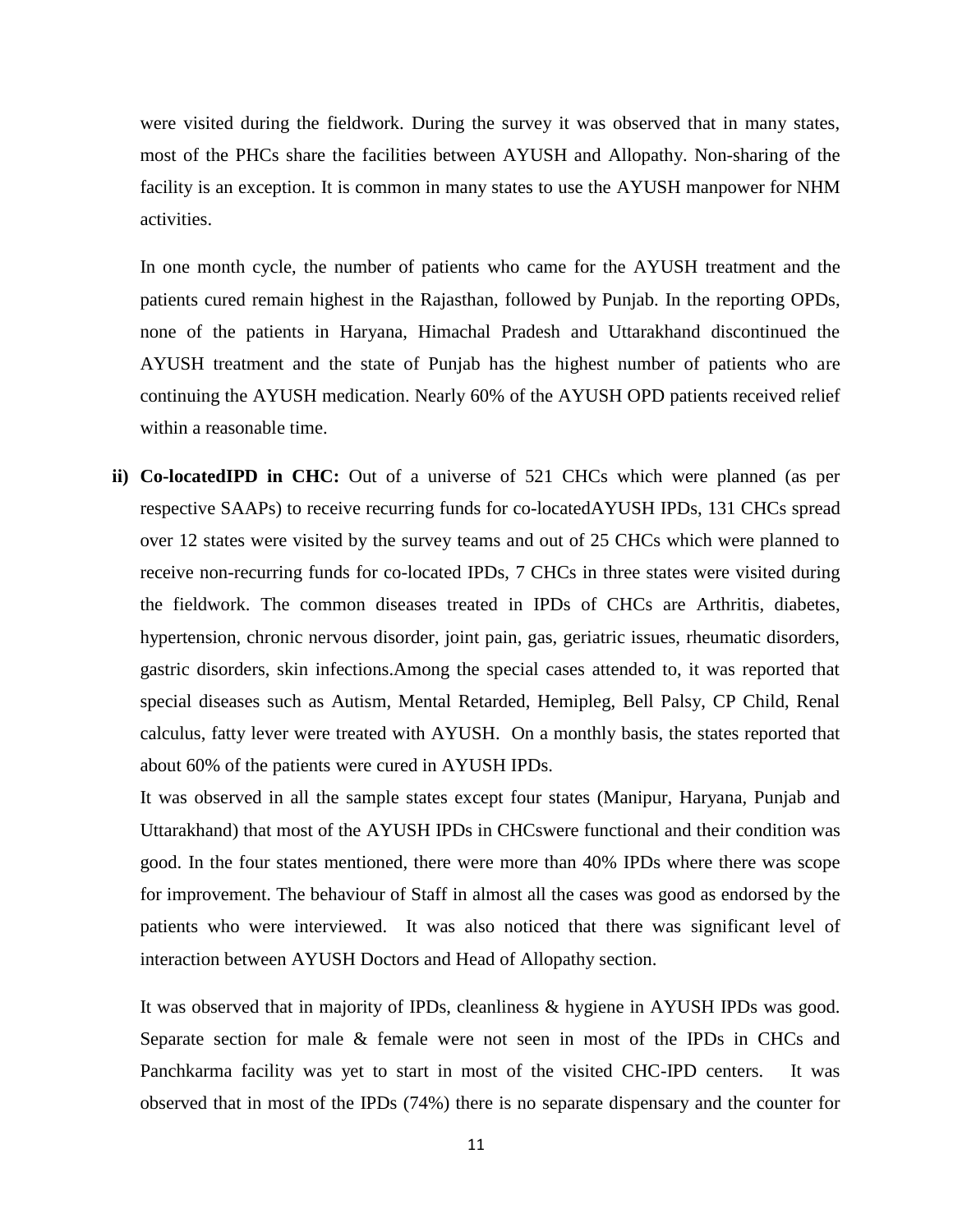AYUSH medicines is in the same dispensary as that for Allopathy.AYUSH doctors received their salary from NHM.

During the interaction with the patients in the hospital, it was observed that AYUSH Doctors were present regularly in the hospital. A separate signage for AYUSHsection in CHCs was also observed in almost all the CHCs.

**iii) Colocated AYUSH wing in district hospital:** Out of a universe of 320 AYUSH Wings in District Hospitals (DHs) which were planned (as per respective SAAPs) to receive recurring funds, 80 AYUSH wings were visited by the survey teams and out of 10 AYUSH Wings, which were planned to receive non-recurring funds for co-location with DHs, 5 AYUSH Wings were visited during the fieldwork.

Training has been conducted for certain staff. Haryana and Sikkim conducted training of Medical Officerson'Mainstreaming of AYUSH'. Sikkim conducted 'Skilled Birth Attendant' programme. Other training programmes conducted by states include Haryana (Panchkarma, General awareness, public outreach, and school health programme), Sikkim (NLEP, NPCDCS, and SMHA), Mizoram (Training of Medical officers on IUCD 2015) and Madhya Pradesh (Homeopathy software and I.H.M.S.).

**Utilisation of AYUSH personnel for NHM activities:** AYUSH personnel are regularly utilised for NHM activities in all states. The School Health Programme, the Immunization programme, Village Health Nutrition Day (VHND) are all assisted by AYUSH personnel. Apart from these roles, the AYUSH personnel are used in the role of sector medical officer, Polio Programme, SMHA and Family Planning & Yoga Camps in various states.There were also many instances reported (could not be verified through observation) where AYUSH Medical officers were utilised for routine administrative activities rather than healthcare activities by Medical officer/ Incharge of the health unit where AYUSH facility was colocated.

**Salient Observations related to Collocation of AYUSH facilities:**It was observed during the pan-India fieldwork that, the strategy of Collocation of AYUSH facilities with Allopathy has helped AYUSH system to gain a certain degree of visibility among public in general and patients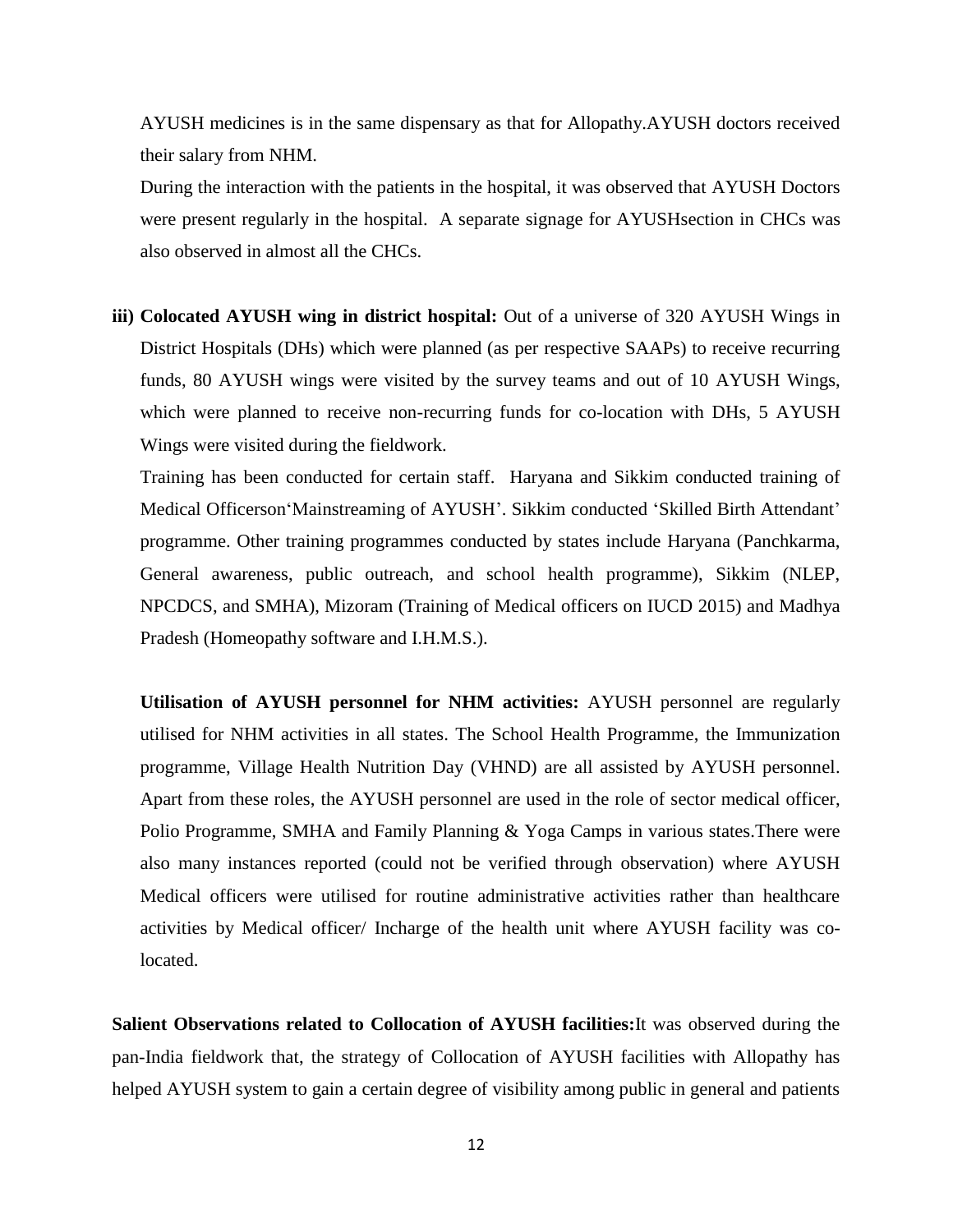in particular. However, the current provisions and guidelines of the system of Health Delivery in the country tend to suggest significant primacy of Allopathic system over the AYUSH system, even in the co-located units. Due to this implied primacy of Allopathic system, it was observed that the AYUSH system very often gets perceived as inferior and a very limited option to Allopathy in the co-located units.

There is no distinct cadre for personnel associated with AYUSH system. Due to this gap, all the AYUSH personnelin co-located units have to report to the Unit Head/Incharge, who invariably happens to be a doctor from the allopathic system. Since the head of the Unit is trained solely in allopathic system of health delivery, he often has low awareness of the importance and requirements of the AYUSH system. Moreover, the parameters used to assess his performance do not place any demands on him to grant adequate importance to AYUSH system and personnel. They very often tend to treat AYUSH personnel including doctors as weak subordinates. The personnel trained to deliver AYUSH system of health services at the colocated units are veryoften deployed by Unit Incharge for administrative activities and not for providinghealth and medical care through AYUSH system.

As per the current provisions, the salaries and remuneration ofpersonnel associated with AYUSH system are lower than those of corresponding personneltrained in allopathic system.These salaries are providedfrom the budgetary resources of National Health Mission rather than from the National AYUSH Mission. There is no arrangement for providing government residential accommodation for AYUSH doctors even if they are posted at remote co-located Units. Such a predominance of Allopathic system leads to the dilution of the impact of National AYUSH Mission in promoting AYUSH system as a comparable option.

Kerala is the only state which has implemented delivery of AYUSH health services without relying on colocation of AYUSH with Allopathy. The state has opted only for numerical expansion and upgradation of standalone AYUSH units. This strategy has been successful in Keralabecause of two contextual characteristics that are unique to Kerala. One, a relatively more educated and evolved health services recipient as compared to other states and two, a long tradition of Yoga, Ayurveda, Siddha, Naturopathy and Homeopathy. Such unique contextual conditions are not prevalent in any of the other states of India.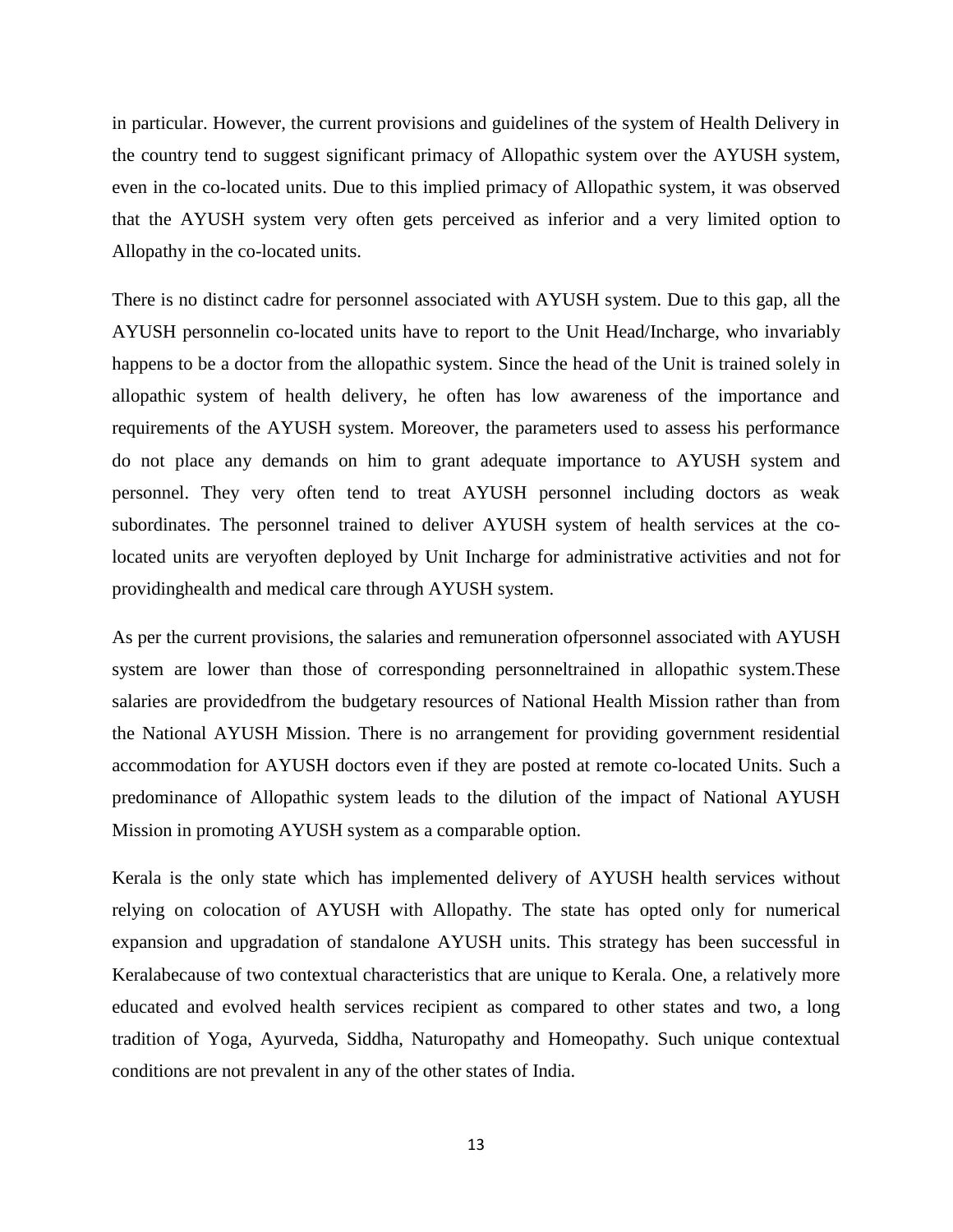#### **Mechanisms other than Collocation of AYUSH services:**

In addition to the co-location in PHCs, CHCs and District Hospitals (DHs), there also are initiatives which promote independent existence and expansion of AYUSH services. Such initiatives involve upgradation of AYUSH hospitals, upgradation of AYUSH dispensaries and supply of genuine and good quality AYUSH medicines to dispensaries and other health establishments. The range of initiatives under the head of 'AYUSH Services'is meant to work in tandem and create a positive image of an effective system of healthcare in the minds of intended individuals so that they willingly exercise their healthcare option when the need so arises.

- **iv)Upgradation of Standalone AYUSH hospital:** Out of a universe of 361 Upgraded AYUSH Hospitals which were planned (as per respective SAAPs) to receive recurring funds, 91 Upgraded AYUSH Hospitals were visited by the survey teams and out of 57 upgraded AYUSH hospitals which were planned to receive non-recurring funds 15 upgraded AYUSH hospitals were visited during the fieldwork. These were spread over 10 states/UTs.The success rate of sample upgraded AYUSH hospitals in terms of patients cured is 68.01%, 27.85% of the patients were continuing their treatment and 4.09% patients had dropped out. On the average monthly basis, the report from Gujarat indicates that highest, that is 75% of the patients were cured.
- **v) Upgradation of Standalone AYUSH dispensaries:** Out of a universe of 6082 Upgraded AYUSH dispensaries which were planned (as per respective SAAPs) to receive recurring funds, 1521 Upgraded AYUSH dispensaries were visited by the survey teams and out of 915 upgraded AYUSH dispensaries which were planned to receive non-recurring funds 229 upgraded AYUSH dispensaries were visited during the fieldwork. These were spread over 12 states/UTs.The overall success rate of AYUSH treatment was 57% whereas the balance continue their treatment barring a small number, who dropped out. Out of the sampled states, the dispensary in Kerala happened to have maximum number of patients coming in for AYUSH medication followed by those in Rajasthan and Telangana.
- **vi)Supply of essential drugs at AYUSH hospitals and AYUSH dispensaries:** Out of a universe of 1193 AYUSH hospitals and 13601 AYUSH dispensaries which have had assistance under NAM for purchase of essential drugs, 42 hospitals and 312 dispensaries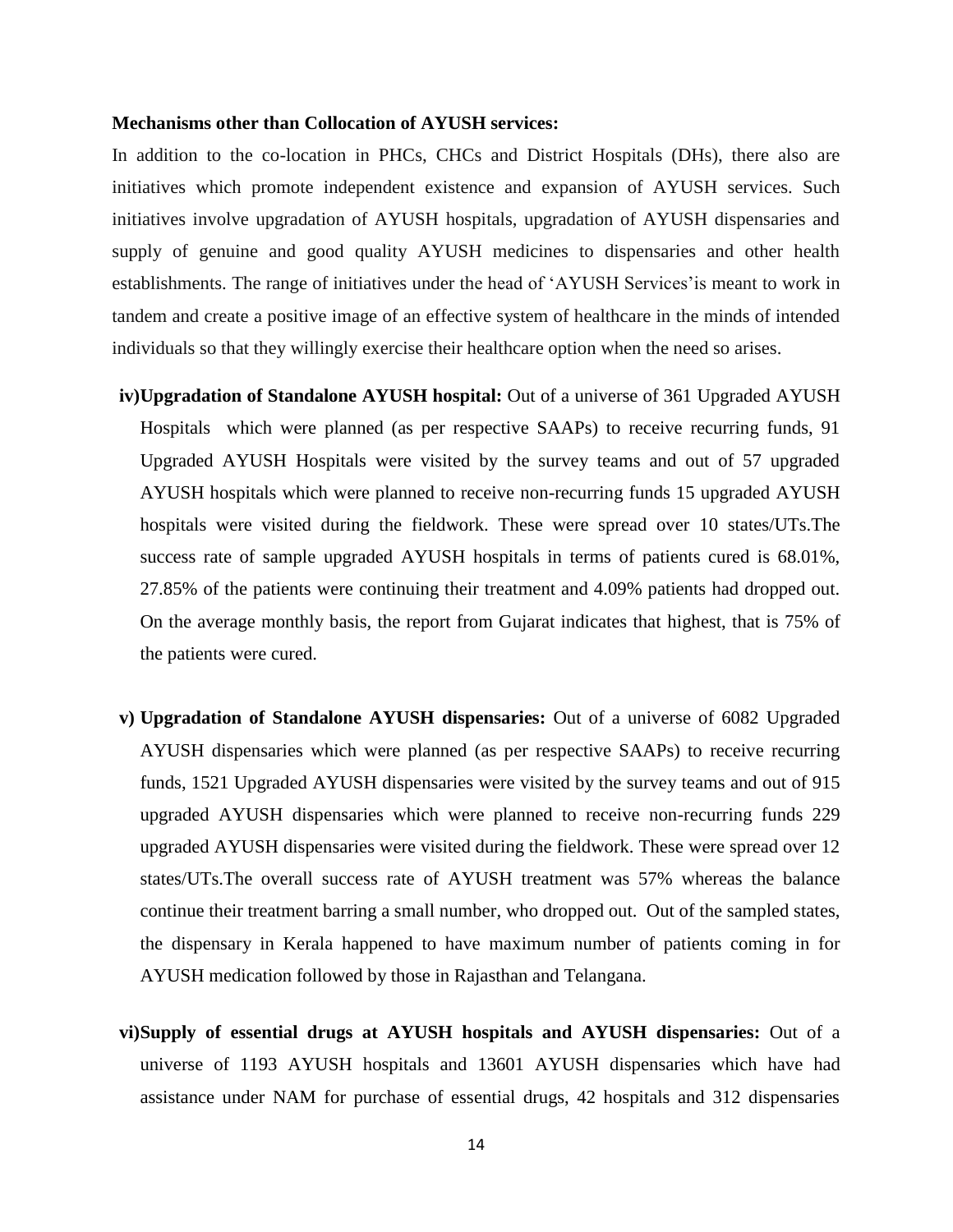have been sampled and contacted during the fieldwork in consultation with respective AYUSH societies which had proposed these (as per respective SAAPs) to receive NAM funds for essential drugs purchase. These were spread over 14 states/UTs.

- **vii) Positive impact of AYUSH facilities as stated by the stakeholders:** Some amount of awareness among public about preventive health practices and instances of treatment of chronic diseases through AYUSH were mentioned by the officials in the states where AYUSH OPDs, IPDs, and AYUSH Wings have been co-located. It was observed during the fieldwork that the co-located AYUSH facility is specially preferred by women and the elderly. Women also bring children for treatment.
- **viii) Scope of AYUSH services varies from state to state:** The current implementation of AYUSH services has been conceived as co-location, upgradation and supply of essential drugs in the NAM guidelines. However, Kerala is the only state whereco-location has not been done and the focus has been on standalone AYUSH facilities/ health units. It has led to mixed outcomes, some positive (increased visibility, improved usage of AYUSH facilities and manpower) and some not so positive (less than optimal access, narrow base of patients limited mostly to women and the elderly).

#### **III. Findings regarding 50 bedded integrated AYUSH Hospital component**

**i) Difficulty in site identification and notification for land acquisition:** The data gathered during fieldwork makes it evident that except for Nagaland (where one hospital is constructed in Noklak), this component of the scheme has picked up only in recent months for the other states. In almost all the cases, the progress of this component was hampered right at the first step comprising identification of the site and followed by land notification and acquisition related issues. In almost all the cases, the announcement of establishment of hospital as well as its inclusion in SAAP proposals has been done without having clarity about the exact location of the hospital. This has led to a situation where financial approval, allocation and disbursal of funds from MoA has materialized but, without the expectedphysical progress.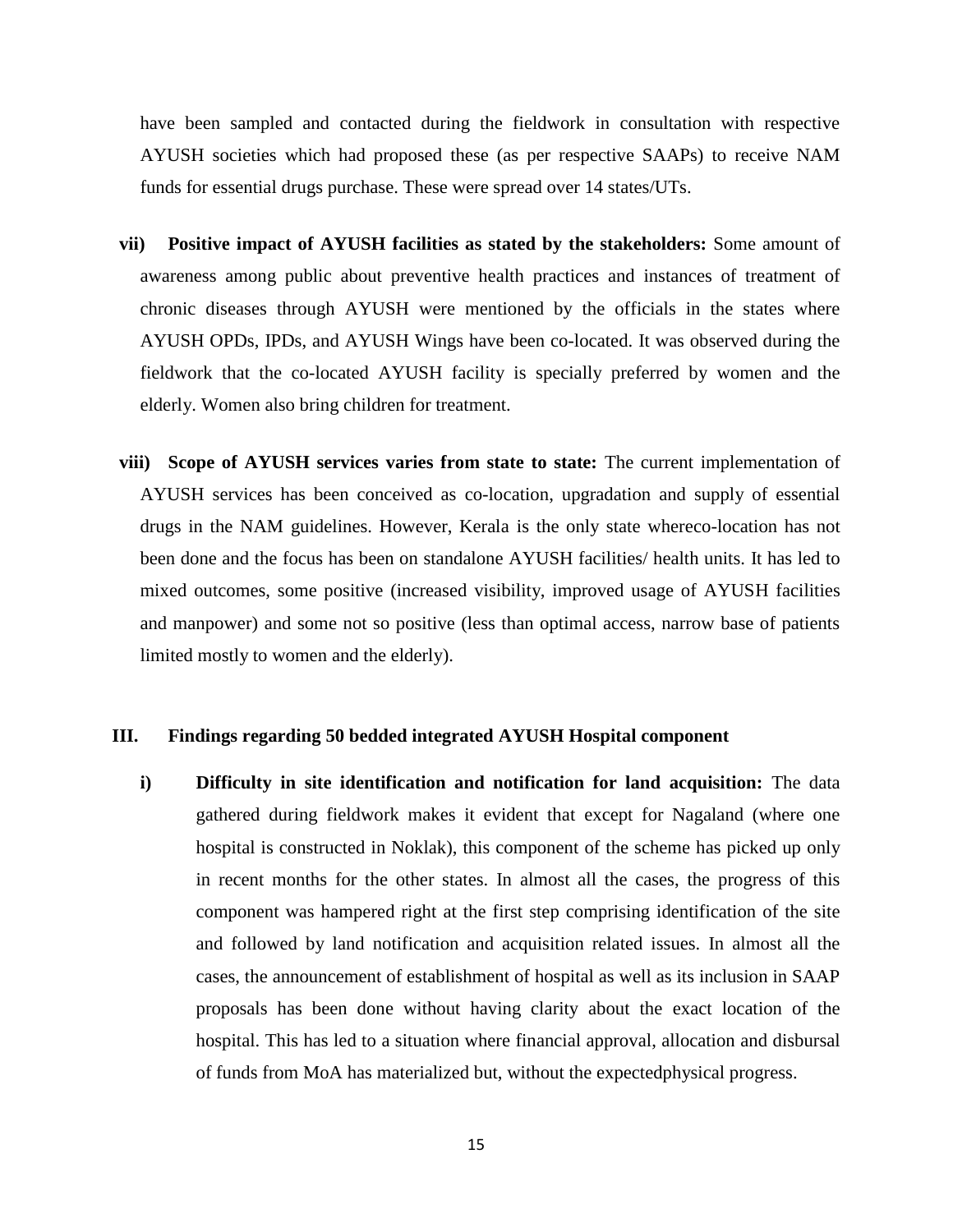- **ii) Delay by the State Governments in tendering and awarding of contract:**In the few states, where the hospital projects have progressed beyond site selection and DPR, there have been instances of prolonged delays in issuing of Tender notices, evaluation of tenders and awarding of the contracts. States such as West Bengal and Sikkim have experienced delays such as these at the State level.
- **iii) Delay by the State Governments in notifying the posts of the doctors and other staff for the AYUSH hospitals:** There has been little progress in the states approving and notifying the posts of the doctors and staff for the proposed AYUSH hospital. This has also led to poor utilisation of funds provided for this component.

#### **IV. Findings regarding Public Health Outreach component**

There were 20 states that were visited by the fieldwork team for collecting first hand data about Public Outreach component since the other states had not been sanctioned any funds for this component. Receipt of funds under NAM for Public Health Outreach has been reported by nine states. Deducing from the data, the first year (2014-2015) shows the highest amount of utilization of grants with Rs. 86.95 lakhs. There is a constant decrease in the amount of utilization in the succeeding years with Rs. 41.50 lakhs in the second year and Rs. 27.15 Lakhs in the third year. Rajasthan, Madhya Pradesh, Nagaland and Andhra Pradesh have negligible or low activity under this NAM component.Public Health Outreach activities, wherever carried out, have been reportedly induced positive outcomes such as creating awareness among people on maintenance of health, treatment of diseases, and promotion of health, and have also made people aware of locally available medicinal plants and home remedies. It has been extended to various initiatives like the development of more community leaders working for the system, particularly reported in the state of Sikkim. The interest of people towards AYUSH was drawn through IEC materials and camps held at various places in various states. Moreover, another notable advance in regards to decrease in disease burden was reported. Kerala reported its success of no dengue cases status in 2015-16 after the intervention of the scheme and Himachal Pradesh has reported decrease in disease burden. Most states have revealed that AWWs, ANMs, ASHA and Village Health Workers were involved in the programme.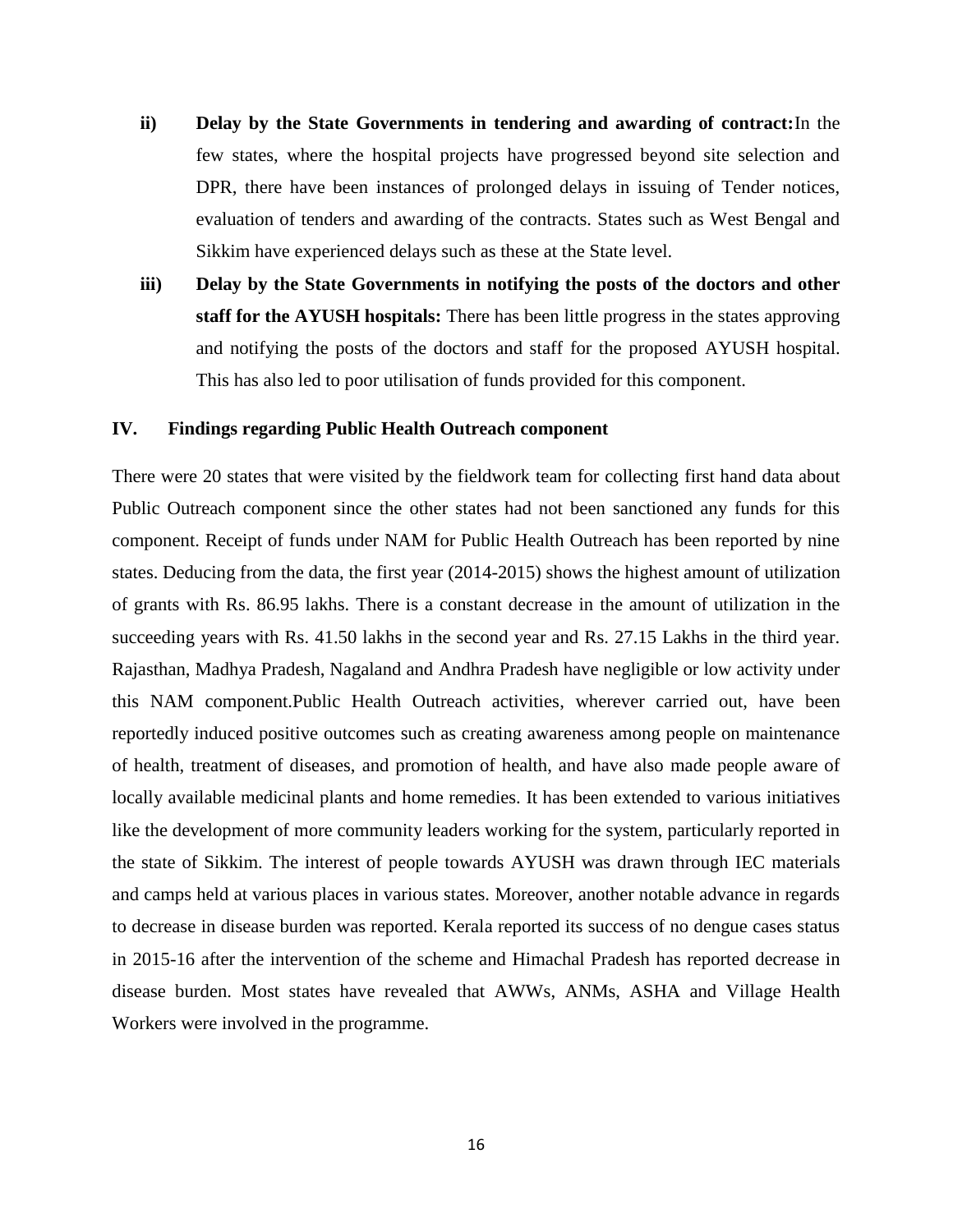**Scope of Public Health Outreach is unclear and non-standard:** It was observed during the fieldwork that the current scope of what should or should not be included in this component has not been specified and leaves room for different interpretations.

#### **V. Findings regarding Behaviour Change Communication (BCC) component**

Out of the 24 States/UTs, where funds for BCC were approved at any time during three financial years 2014-15, 2015-16, 2016-17, data was collected first hand from 15 States. Among the 15 sample states surveyed as per the TOR, nine states are reported to have taken up Behaviour Change Communication (BCC) in the period under study. Out of the total states which reported to have used at least one strategy, print media including pamphlets, booklets & leaflets is seen to be the most common strategy as adopted by nine states.

**The implementation of this component lacks pan India standardization and is open to personal interpretation of the officers in charge who often are not experts in media and communication.** In almost all the cases, the progress of this component has been hampered due to the absence of any 'communication' specialist/professional/expert in the AYUSH implementation machinery. This leads to a compromise not only in achievements of outcomes but also leads to poor design of communication mix.

#### **VI. Findings regarding AYUSH Gram component**

The activities of AYUSH Gram as reported in the three states have included screening. The highest number of people screened is 25000, which is in Kerala. Recommendation of home remedies during the activities, involvement of ASHA workers, ANMs, AWWs were reported in the states of Kerala and Telangana, while Mizoram reported otherwise. All the three states involved NGOs in the activities undertaken as part of AYUSH Gram component.

**Difficulty in identification and notification of villages for AYUSH Gram:** The data gathered makes it evident that this component of the scheme has picked up only in the last few months of Financial Year 2016-17. Except for some developments in Kerala, Mizoram and Telangana from among the surveyed states, the activity regarding establishment of the AYUSH Gram in all the other states has been very slow. When the reasons for the delay and relatively slow progress were investigated, it was found that in almost all the cases, the progress of this component was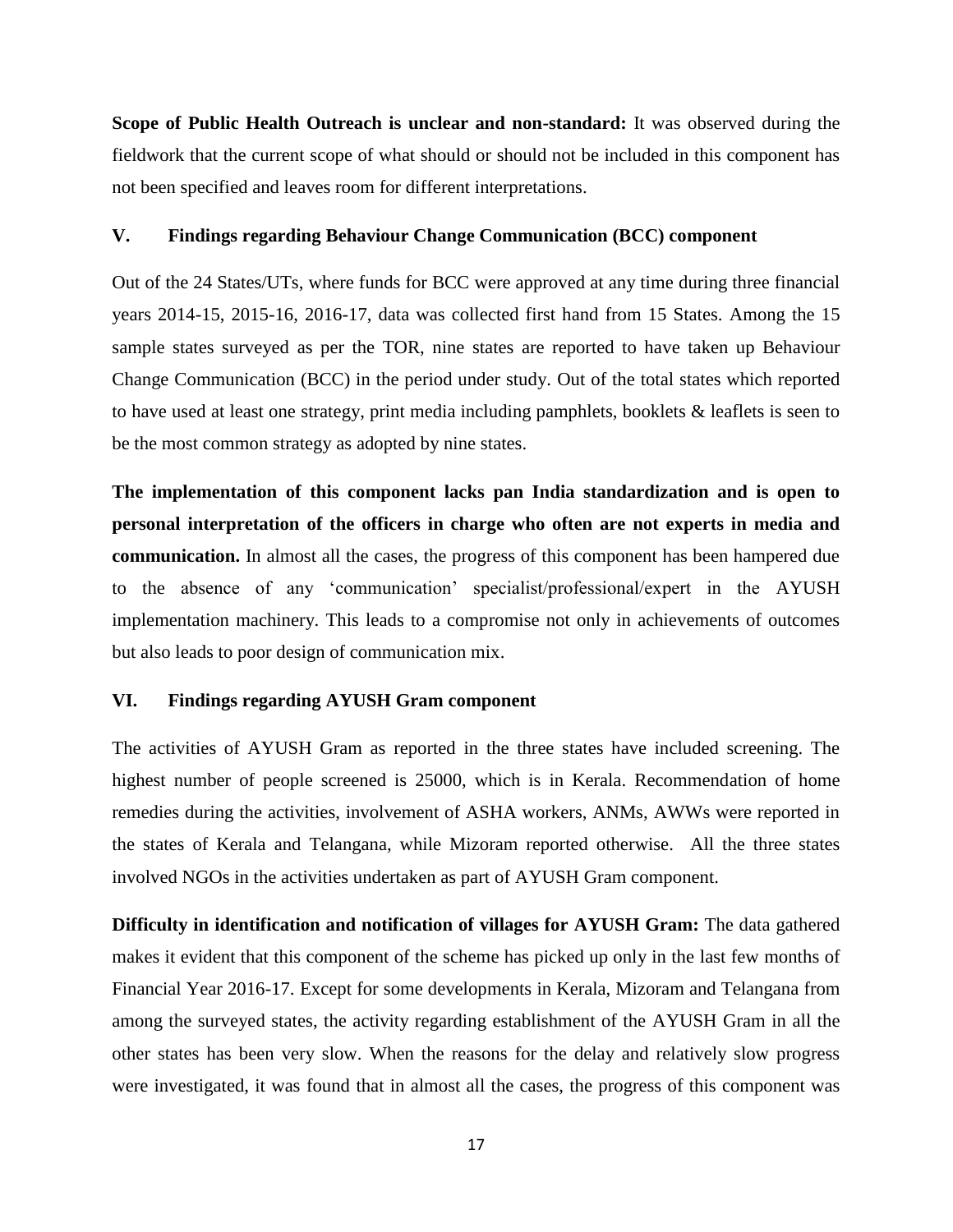hampered because of lack of clarity about norms and criteria for identification of the villages for AYUSH Gram intervention. In almost all the cases, announcement of establishment of AYUSH Gram in the respective states as well as inclusion in SAAP proposals has been done without having clarity about the criteria to be used for location of the AYUSH Gram within the state as well as agreement with the respective village community/leadership. This has led to a situation where financial approval, allocation and disbursal of funds from MoA has happened but, the physical progress of the work at the ground level has lagged behind in the states.

**Positive impact of AYUSH Gram as stated by the stakeholders:** In Telangana, the farmers of the targeted villages had no interest in Yoga prior to AYUSH Gram intervention. However, with the help of NGOs and school teachers, AYUSH personnel have been able to motivate them towards AYUSH system, Awareness of AYUSH programme has been created and those who have benefitted have spread the word in other villages about the AYUSH and Yoga camps. In Kerala, the programme has created and informed people about the system and there has been mass participation in promotion of AYUSH system.

**AYUSH Gram Component faces certain challenges:** Some of the administrative guidelines specified in the NAM framework are in conflict/at variance with the guidelines issued by the State Governments for this component. This creates confusion and delays in implementation right from the initial stages. The nodal officers have not received any specific training for implementing this component and there is lack of continuity and stability in terms of availability of qualified AYUSH medical officers in the areas for leading this component.

**Definition of AYUSH Gram is unclear and non-standard:** The current definition of AYUSH Grams is open-ended and leaves room for different interpretations. This leads to confusion and disputes during choice of candidate villages as well as determining the mix of interventions that can be /should be implemented in the villages once chosen.

#### **VII. Findings regarding School Health Programme component**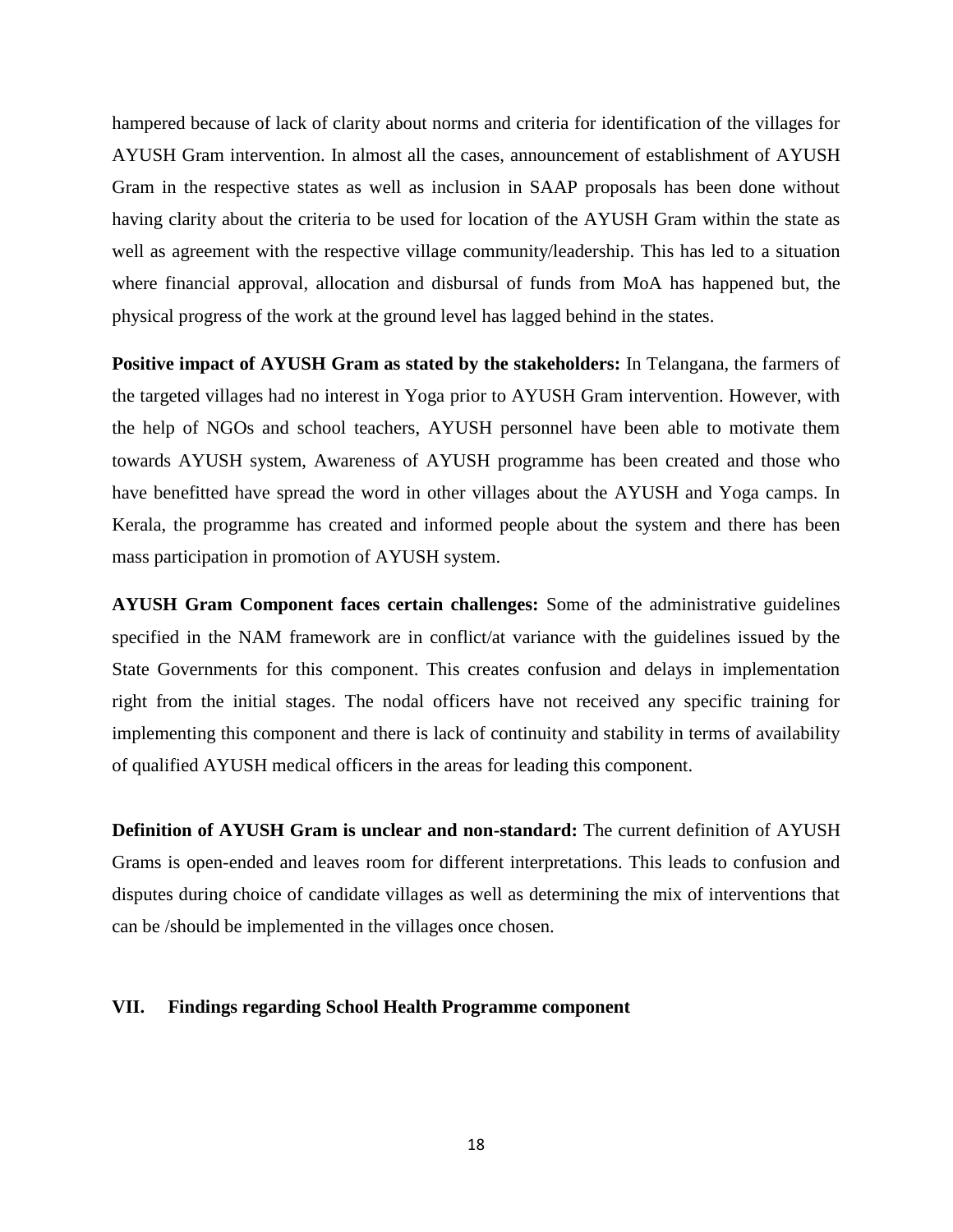There were 10 states that were visited to check School Health Programme. From the states that were surveyed, there are three states reporting utilisation of grant received for School Health programme (SHP), these are Sikkim, Manipur and Gujarat.

**Difficulty in recruiting and deputing suitable person:** In almost all the cases, the progress of this component has been hampered due to the absence of any 'School Health Programme' specialist/professional/expert in the AYUSH implementation machinery. This has led to poor utilisation of funds allotted and disbursed by MoA till  $31<sup>st</sup>$  March 2017. The officers in the State AYUSH Society have not received any specific training for implementing this component and that may be leading to poor utilisation of resources and lack of effectiveness.

**Scope of School Health Programme is unclear and non-standard:** The current scope of what should or should not be included in this component has not been specified very clearly and it leaves room for vastly different interpretations. This may be leading to dilution of impact.

**Delays in appointment of Nodal officers:** The identification and deployment of nodal officers is delayed in all the states. This is hampering the implementation of the programme.

#### **VIII. Findings regarding Wellness Centre component**

Out of the data from the states shown above, there were 18 states that were visited by the fieldwork team for collecting data. From the states that we surveyed, there are twelve states reporting receipt of funds underthe component of wellness center. Four out of 12 states reported that new OPD was constructed for wellness center while eight states reported that an existing OPD was changed for wellness center. From the states that we surveyed, there are seven states reporting that they have facility of Yoga hall. Beside yoga hall, the old age care was found in Himachal Pradesh & Pondicherry states/UTs respectively.

**Positive impact of Wellness centres as stated by the stakeholders:** Some amount of awareness about preventive health practices through AYUSH were claimed by the officials in the states where implementation of this component has taken place.

**Scope of Wellness centres is non-standard:** The current scope of what should or should not be included in this component has not been clearly specified and it leaves room for different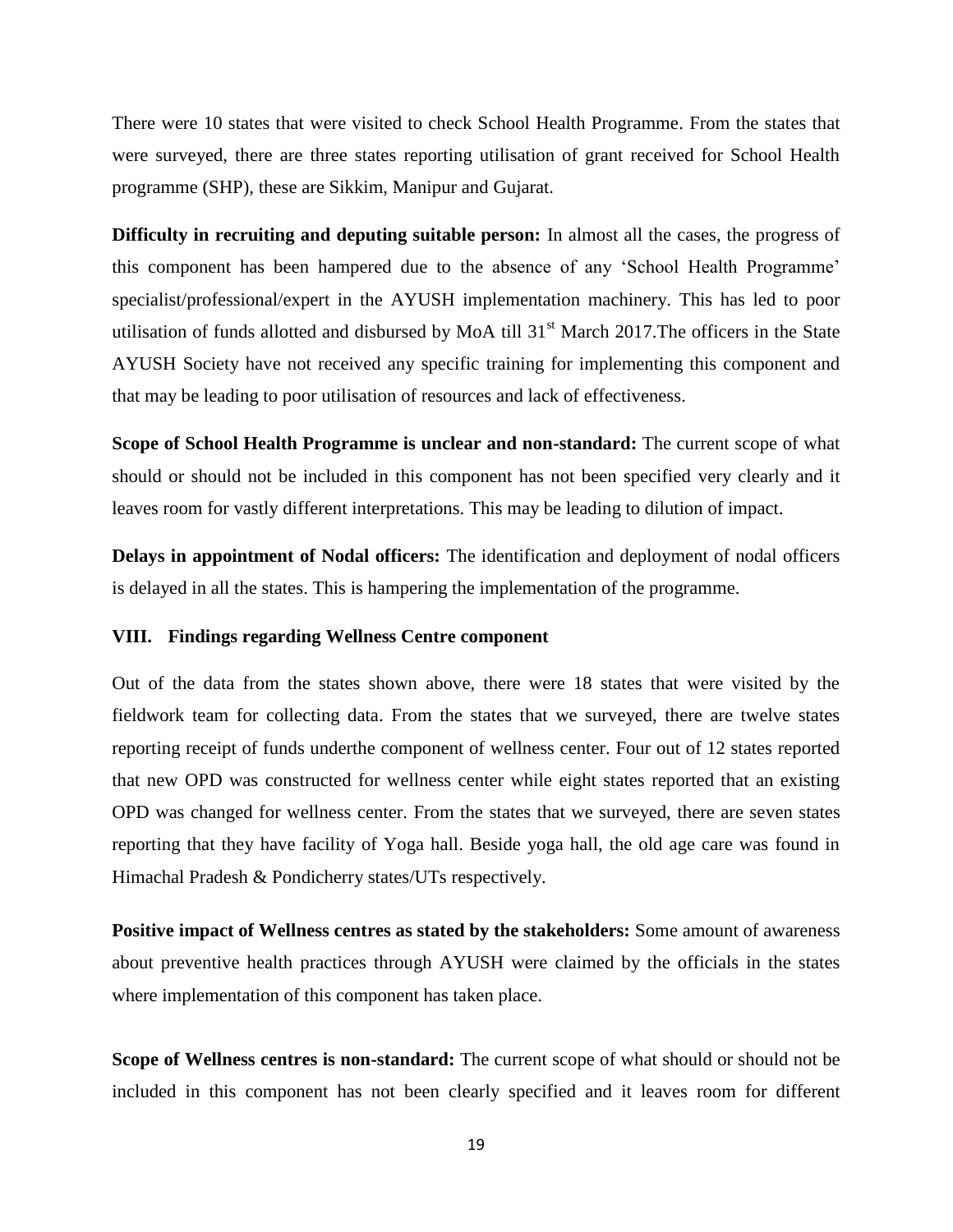interpretations by different officials. This might be leading to inconsistency of impact across different states.

#### **IX. Findings regarding Quality Improvement component**

During the course of the fieldwork there were 12 states from where the survey team obtained responses about the State AYUSH Drug Controller's office. In the other states in our list, there was no separate Drug Controller assigned for AYUSH system. There are Nine out of 12 states where 'Certificate of pharmaceutical products' is granted to eligible pharmacies. 'Unit WHO GMP practice' and 'Free sale certificate' are the other two common certificates that are offered by five states in each case. There are certain certificates which are offered only in one state each.

- **i) Absence of Government Analyst and inadequate number of Drug inspectors in ASU&H Drug control framework:** As per the provisions of the Drug and Cosmetics Act 1940, Government has to appoint Government Analysts and Drug inspectors for controlling the process and product quality of ASU&H drugs and to enforce quality standards in the state. Our fieldwork indicated that this has not been done in most states. The drug inspectors are in short numbers and this may be the cause ofsuboptimal enforcement of drug control for AYUSH system in almost all the states.
- **ii) Quality Improvement and Control under NAM has been funded recently in many states:** The release of funds to SASs has got delayed in the first two years of NAM implementation. Therefore, it was found that the impact of this component is yet to acquire significance in most states.
- **iii) Difficulty in recruiting and deputing suitable person:** States/UTs which have applied for funding under this component are finding it difficult to recruit qualified personnel especially for the quality control laboratories. This has led to sub-optimal functioning of laboratories and slowdown in testing activities. There also is a problem in recruiting Drug Inspectors as per the numerical and qualification norms. The salaries being offered under NAM for qualified quality testers (of different streams) and drug inspectors are lower than general expectations in the market. In almost all the cases, the progress of this component has been hampered due to absence of quality and inspection professionals in the AYUSH implementation machinery. This leads to a compromise not only in achievements of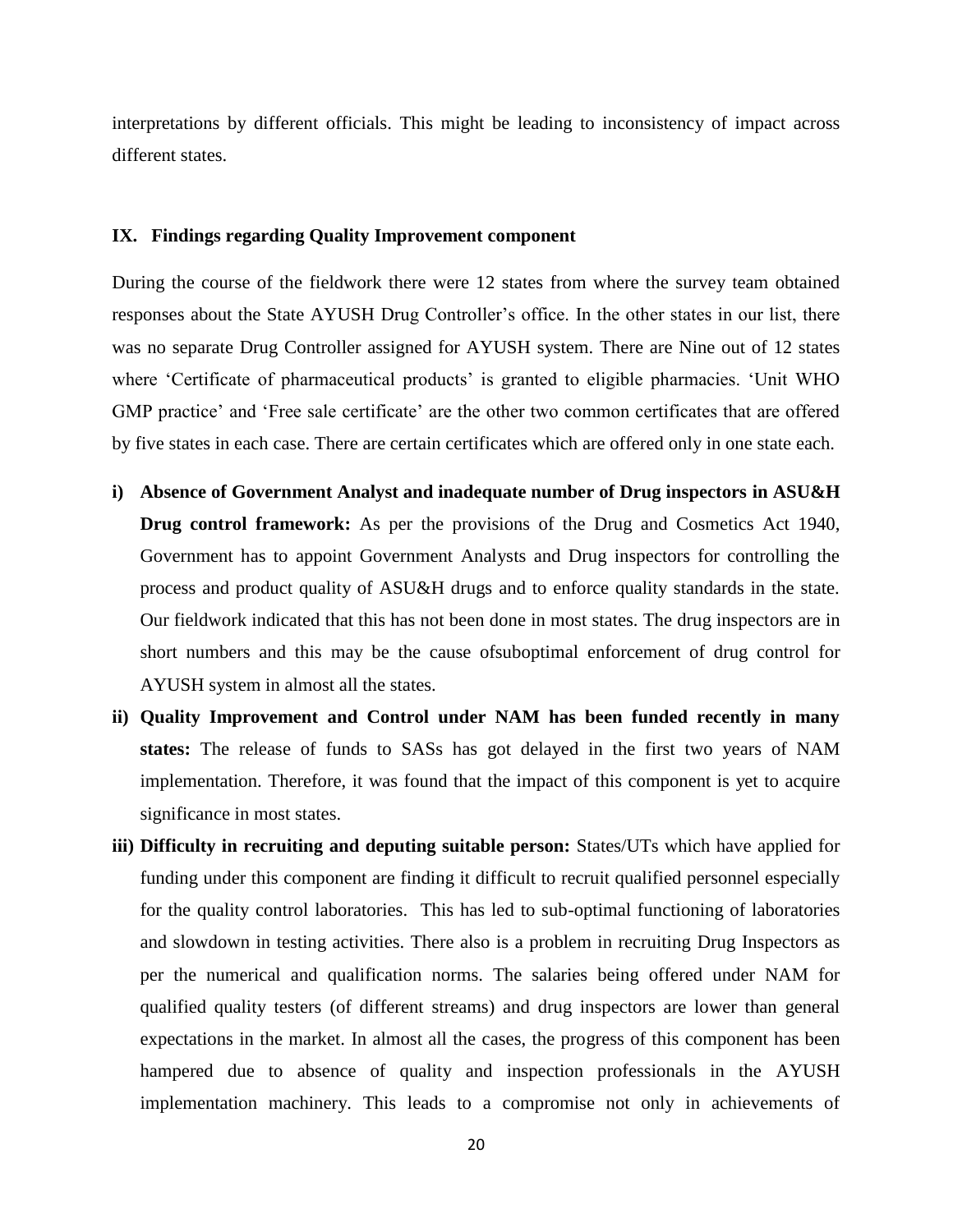outcomes but also poor quality maintenance. This has led to poor utilisation of funds allotted and disbursed by MoA till  $31<sup>st</sup>$  March 2017.

#### **X. Findings regarding Educational Institution component**

**i) The fund utilisation towardsAYUSH Educational Institutions has been at a low level:** Due to the delay in release of funds to the institutions in most states/UTs, there has been delay in utilizing the funds in AYUSH Educational Institutions component.The impact of this component is diffused and unless measures for assessment of impact are pre-decided and the baseline data is collected accordingly, the impact of NAM on stakeholders will be difficult to assess.

**Positive impact of AYUSH Educational Institutions component as stated by the stakeholders:** The Principals, the Librarians, the students and the teachers when contacted during the field survey did mention that even though the assistance received under NAM was less than what they needed, there is certainly some augmentation of institute's/ college's resources and this may be causing some positive impact.

#### **SUGGESTIONS & RECOMMENDATIONS**

- i) **NAM must be continued as an essential part of health delivery:** The improvement in rate of fund utilisation with passage of time, leads us to suggest that the scheme be continued with increased allocation for not only project implementation but also for improvement in capacity building of institutions connected with NAM in the states.
- ii) **The co-location of AYUSH facilities need to be continued with due importance to adequate space, furniture & equipment, signage, personnel, training of personnel and provision for medicines.**
- iii) **Performance Categorisation of States should be used to improve performance**: The present study has used the formula jointly developed by MoA and CMSD to categorise the states into A, B and C category. There are six C category states (Andhra Pradesh (AP), Assam, Goa, Manipur, Odisha and Punjab) but, three of these have already initiated actions towards performance enhancement. Leaving these aside, the states which are categorized as C and in which actions towards improvement are not clearly evident (Assam, Goa and Odisha), MoA must take actions to remedy the situation by holding discussions and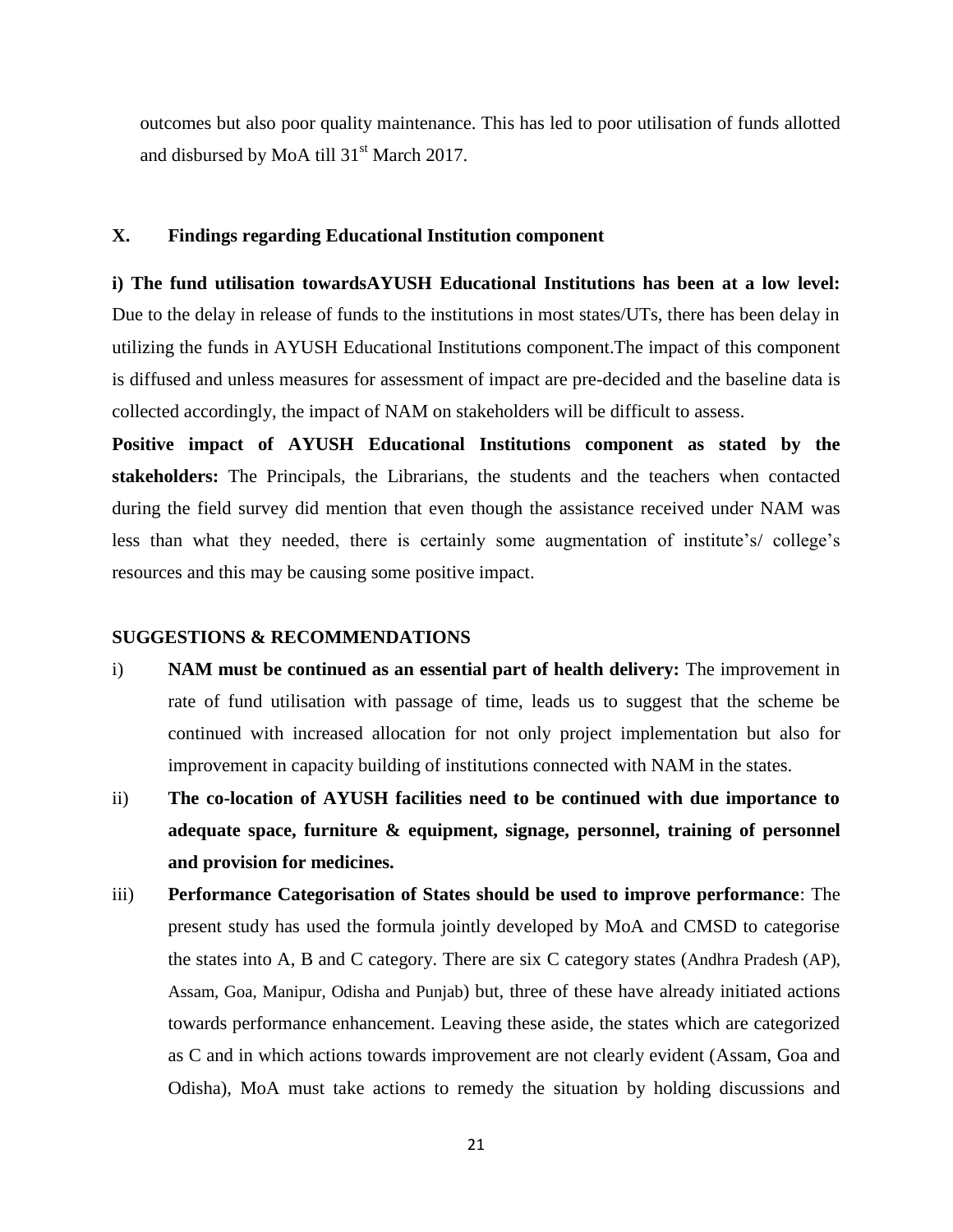understanding the actual challenges. Based on the actual challenges, state specific action plan must be drawn up to speed up the process of NAM implementation in these states.

- iv) **Improve the speed of fund transmission upto beneficiary stage:** There have been attempts to improve the speed of funds transmission from MoA to States, but there still is considerable scope for improvement the speed and steps of the process. The deadline for communicating resource pool to states and receipt of SAAP can be advanced further. Possibility to be explored to release first installment to states by May 31st of the year. This will catalyse better utilisation.
	- v) **Possibility of approval for recurring items before meeting of Mission Directorate to approve SAAP:** Possibility must be explored for approving the funds for recurring items, prior committed items in the respective state's SAAP before the formal discussions of SAAP in therespective state Mission Directorate meeting at the MoA. It may be considered that a certain percentage (we suggest this to be 60%) be processed for release to the States irrespective of discussions. Balance can be processed after the approval in the Mission Directorate meeting.
	- vi) **Planning for utilisation of unspent balances with the states must be done soon**: The data collected during the fieldwork seems to suggest that a balance of over Rs. 242 crores is lying unspent with the sample 24 states/UTs on account of previously released funds for NAM. It is suggested that a time-bound process must be implemented to utilise the unspent balances either for the items for these are earmarked or even for revised items after considering them under the due process.
	- vii) **Improving the Monitoring:** The integrity of the data obtained by the respective State AYUSH Societies with the existing monitoring system may be doubtful because it is merely a consolidation of data furnished by field units who are severely constrained due to lack of qualified and motivated manpower and absence of IT systems for furnishing accurate and timely data. Therefore, the reliability of the data may be compromised even if the regularity is not. This area needs immediate attention from MoA. There should be significant investment by MoA in providing funds and knowhow to states for deployment of trained manpower and modern computers at field units and district level to ensure that accurate data related to performance of the programme is furnished in a timely manner.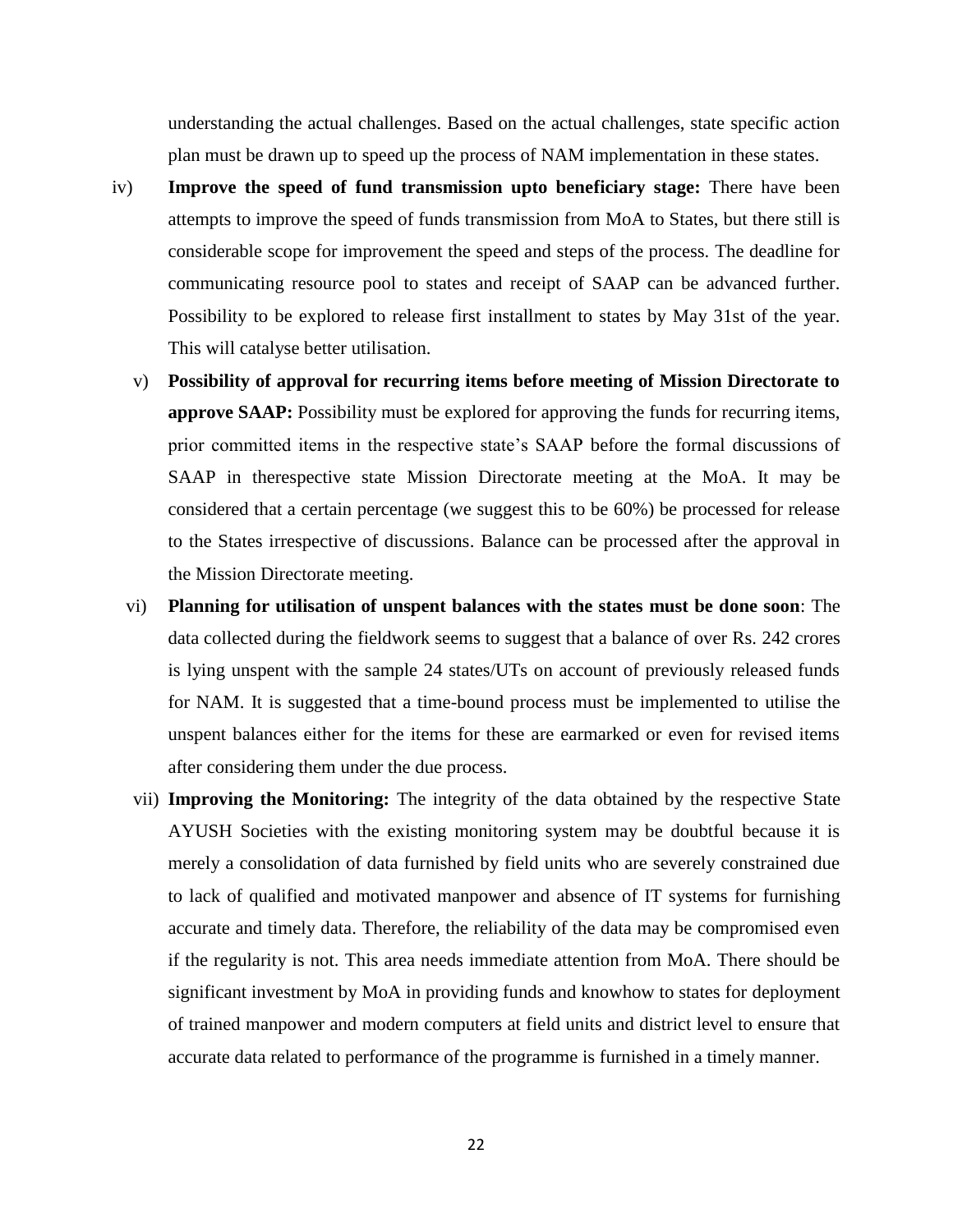- viii) **Investment in Computerisation**: The current level of computerization at ground level is low. The states cite lack of resources. However, lack in this area is hampering the NAM implementation severely. It may be considered by MoA to provide funds to augment computerization from District Level upwards by supporting hardware, software and human resources. It will certainly improve monitoring and reporting and will speed up funds flow and its better and timely utilisation towards better NAM implementation.
- ix) **Establish Independent Department of AYUSH in each state with district and block level structure:** All the evidence gathered with respect to programme implementation so far suggests that the present system of State AYUSH Society to units can be improved upon in terms of monitoring and reporting as well as identification and implementation of project. It is suggested that all the states must establish a separate department of AYUSH which must have an implementation and monitoring personnel/setup at block level as well as at the district level. It should be similar to most of the other major developmental interventions of the government.
- x) **Establish District Level AYUSH mechanism:** There is a need to have DPM unit at district level with a minimum number of two personnel; District Programme Manager and District HMIS Personnel. MoA must explore the possibility of providing funds for District Level Programme Units.
	- xi) **Measures should be taken to improve absorption capacity of State Governments:** Many of the state governments/ SASs were found to be lacking in their absorption capacity for the funds allocated to them under NAM. The same needs to be tackled from the PUSH side where adequate investments has to be made in filling up all sanctioned posts, engaging individuals and organisations with better managerial qualification and experience so that the project cycle is managed systematically. PULL side changes will involve improving the genuine demand for AYUSH services by improving social marketing, outreach and IEC activities. Professionals who are competent in this area must be hired. Material support in terms of better IT infrastructure, better access to ground level data and more investment in effective IEC activities and material will go a long way in improving absorption capacity of the states.
	- xii) **Capacity building in the area of Management:** Increased funds should be earmarked and massive drive is suggested to improve the managerial skills of project implementing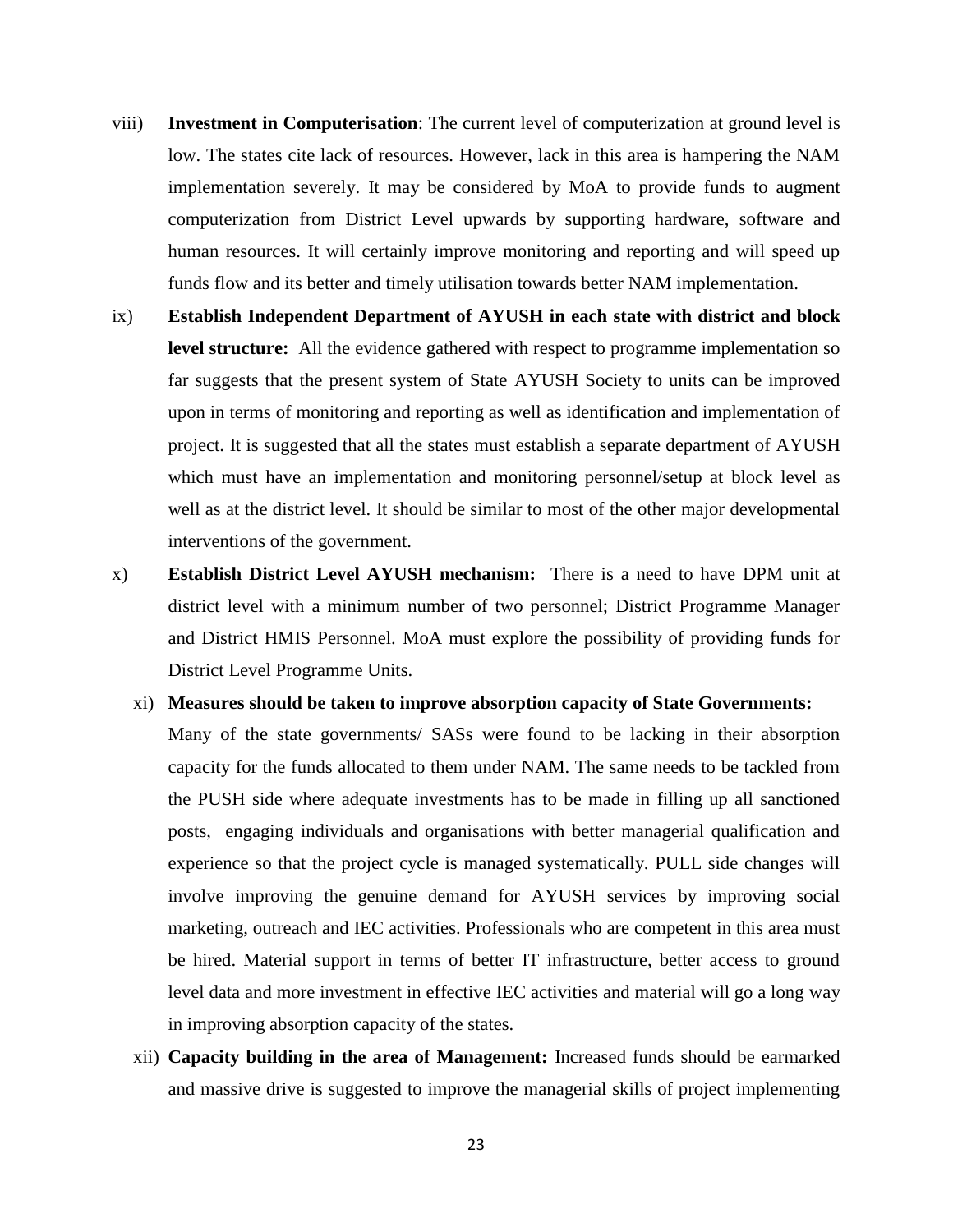professionals. This is a significant area of gap that was observed. The training of AYUSH doctors, Paramedics, Pharmacists, PMU personnel in areas of better work management practices, planning, project management, communication must be included and encouraged. It should be taken up as a continuous improvement activity for quality improvement in NAM delivery.

- xiii) **PMU Staff qualification to be spelt out clearly:** Telangana, AP, Jammu & Kashmir and MP have suggested that specifying the qualifications of PMU staffs would do a lot to the overall implementation of the scheme. State AYUSH Societies should be made to comply with the roper eligibility qualifications for recruiting PMU staff.
- xiv) **Scope of SAAP needs to be locally relevant and designed bottoms up:** The current scope of what should or should not be included in the SAAP is largely dictated by topdown processes. This has sometimes led to the mismatch between state's requirements and the plan actually approved by the Ministry of AYUSH. This situation needs to be remedied by making the process bottom-up from aggregation of local needs culminating into a formulation of SAAP. If a robust consultative process is added to it, then the state and national priorities can be linked.
- xv) **Decentralisation of NAM proposal to implementation:** The slow pick up of the programme, the relatively lower utilisation of the funds even at present, lower offtake of AYUSH services even when provided. Large amount of unspent balances lying with state governments and State AYUSH Societies in most states may be due to some extent of misalignmentwith respect to the exact requirements of beneficiaries. In order to address this situation, DECENTRALISED PLANNING must take place when the SAAP is being formulated. It is suggested that the local level CBOs and NGOs must be involved actively in NAM activities and it is their suggestions along with that of community members which must form an important input into SAAP. The village and urban self-government institutions must be co-opted into the formulation of proposals from SAAP. The SAAP must be an aggregate of such proposals after these are screened properly.
- xvi) **SMPB mandatorily must interact with its respective SAS**: The coordination between SAS with their respective SMPBs is mostly done through meetings. There are 16 states mentioning it among its method of coordination. However, in seven out of these 16 states, these meetings are infrequent and far between and there is no regularity.The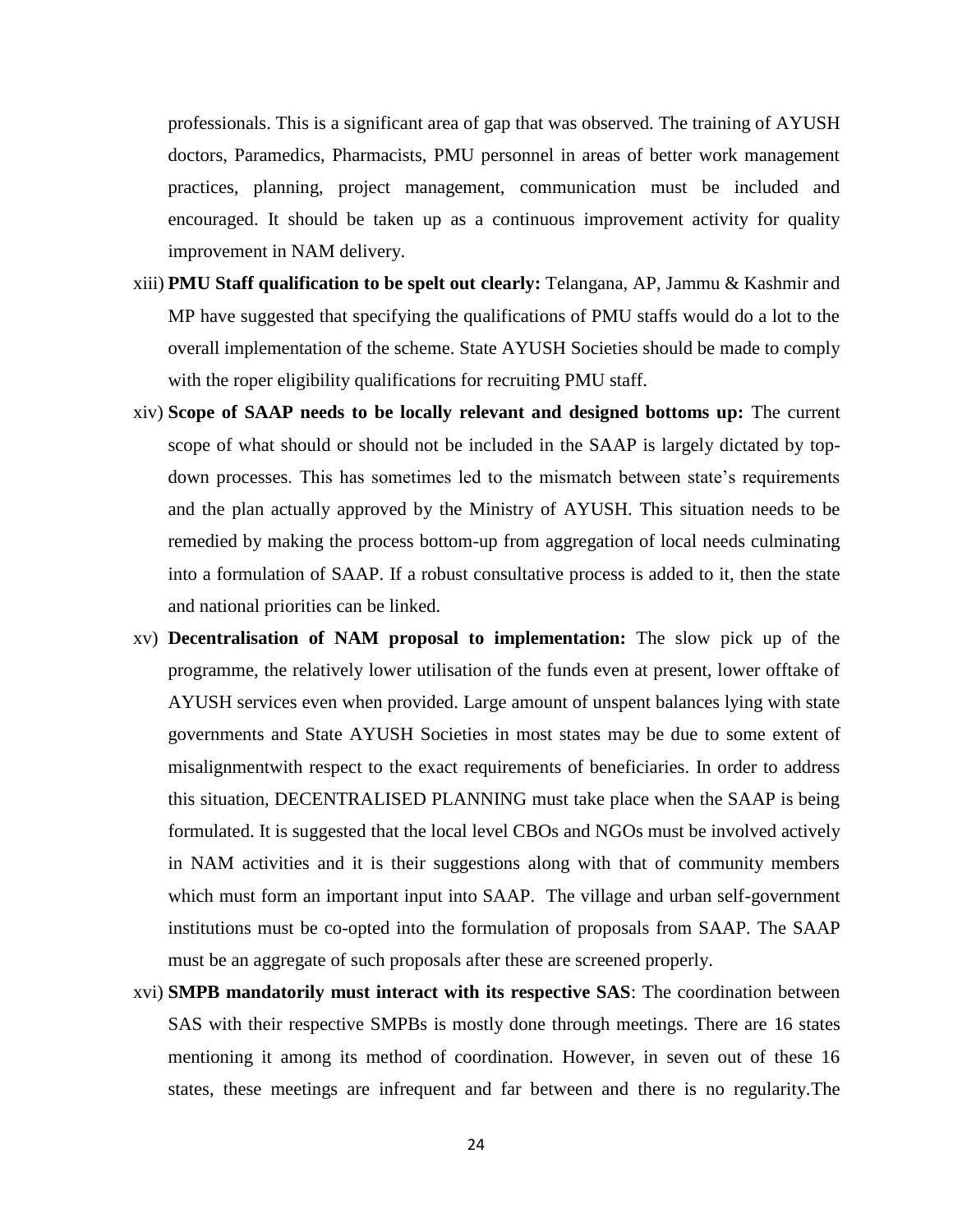relatively poor interaction and communication between SMPBs and their respective SASs has a negative impact on implementation of medicinal plant component of NAM. In most such cases, it was the SMPB which mostly interacted with NMPB rather than its State's SAS. This needs to be remedied. If possible, the SAS and SMPB should be situated in close proximity (the interaction was better in those states where they were located close to each other) if possible. It should be made a mandatory part of activities of the SAS and SMPB that they meet once a month regularly and the minutes of such a meeting are sent to CPMU at Ministry of AYUSH early in the month. The CPMU must include the receipt of formal minutes of such monthly meeting as a performance that must be monitored for the SAS and SMPB. If possible, CPMU can specify a simple tabular format for recording minutes of such meetings.The lack of communication between SAS and SMPB needs urgent attention by specifying this as a performance parameter of the SAS as well as the SMPB that should be monitored at Central level and the must form a part of State's performance assessment.

xvii) **Strengthen the AYUSH health delivery in co-locatedunits:** There is no other state other than Kerala which has unique characteristics that help impart visibility to AYUSH.Therefore, states other than Kerala have to rely on co-location to make AYUSH visible and credible. Therefore, it is suggested that co-locationof AYUSH with Allopathic Units be continued but changes should be introduced.

The salaries for the AYUSH doctors and other staff should be provided through National AYUSH Mission and not through National Health Mission.The unit level, the district level and block level AYUSH manpower as recommended in the previous sections must report to the respective AYUSH doctor of their level. In effect, it is recommendedto create a distinct cadre for AYUSH personnel. The salaries and remuneration of AYUSH doctors and other associated staff should be reviewed and revised upwardsand brought to reasonable levels in comparison with salaries and facilities enjoyed by Allopathic doctors and staff. National AYUSH Mission must havefunds provision for constructing residential accommodation for AYUSH doctors and paramedical staff at Unit level so as to encourage talent AYUSH professionals to join the government toprovide health services at local level, especially in remote and underserved/unserved locations. Acceptance of the aforementionedrecommendations will enable the AYUSH system to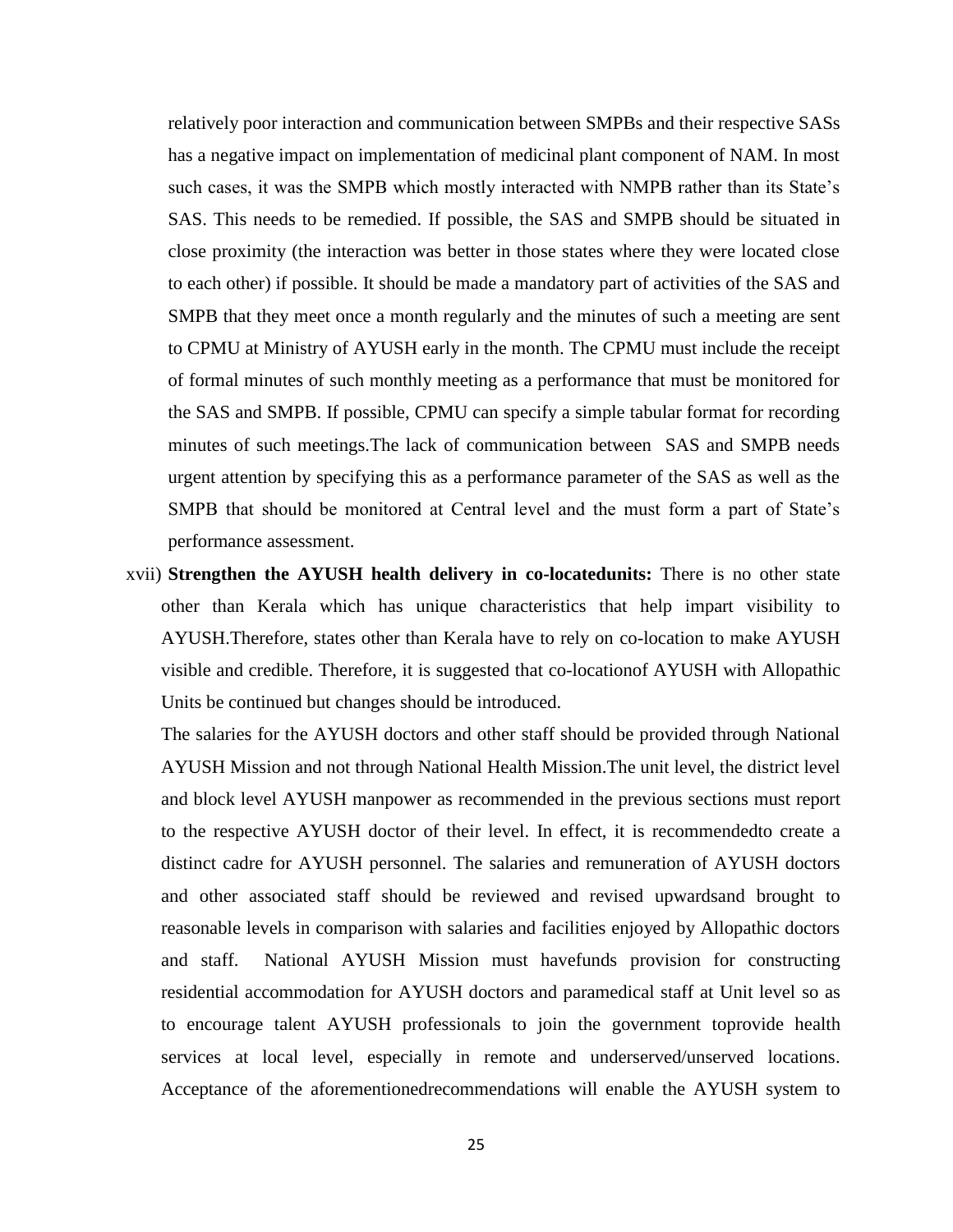establish its distinctive importance without losing the mainstreaming advantage that comes from co-location.

- xviii) **Explore possibility of stipulating state government undertaking for unencumbered land availability and possession for AYUSH Hospitals, Educational institutions, laboratories and pharmacies:** The possibility should be explored by MoA for stipulating that the respective state governmentswhile submitting the proposal(s) for integrated AYUSH Hospital, Educational institution, Drug Testing Laboratory or Pharmacy should also submit an undertaking along with the proposal that the land/building(s) meant for the proposed project is available with the State Government and such land/buildings are free from any kind of encumbrances. The State Government should furnish the record of right/ownership right of the land proposed for 50 bedded integrated AYUSH Hospital,Educational institution, Drug Testing Laboratory or Pharmacy. The State Government should furnish the details of creation of regular posts/commitment towards filling up of regular posts for the proposed facility.
- xix) **Scope of Public Health Outreach should be standardised:** There should be clear cut guidelines specified by Mission Directorate for the elements of Public Health Outreach component of NAM. We suggest that a group of officials and experts be constituted for this purpose to evolve the detailed guidelines for Public Health Outreach so that this intervention is standardized across the country. It should take into account regional variations such as North East, tribal areas, etc. and factor these into the criteria that is finally arrived at.
- xx) **Engagement of trained and experienced 'Extension and advocacy' professional to lead the Public Health Outreach component:** It is suggested that in order to improve the quality of outcomes and increase the effectiveness of Public Health Outreach, the services of a formally trained and experienced extension and advocacy professional/expert must be taken. The State AYUSH Societies must engage such a professional to lead the component right from the design stage, through implementation and till the time the feedback is obtained. The professional should have a formal degree in Social Work or in Rural Management and should have at least five years of experience in extension work in the community. Such a person can be given a retainership contract in accordance with the rules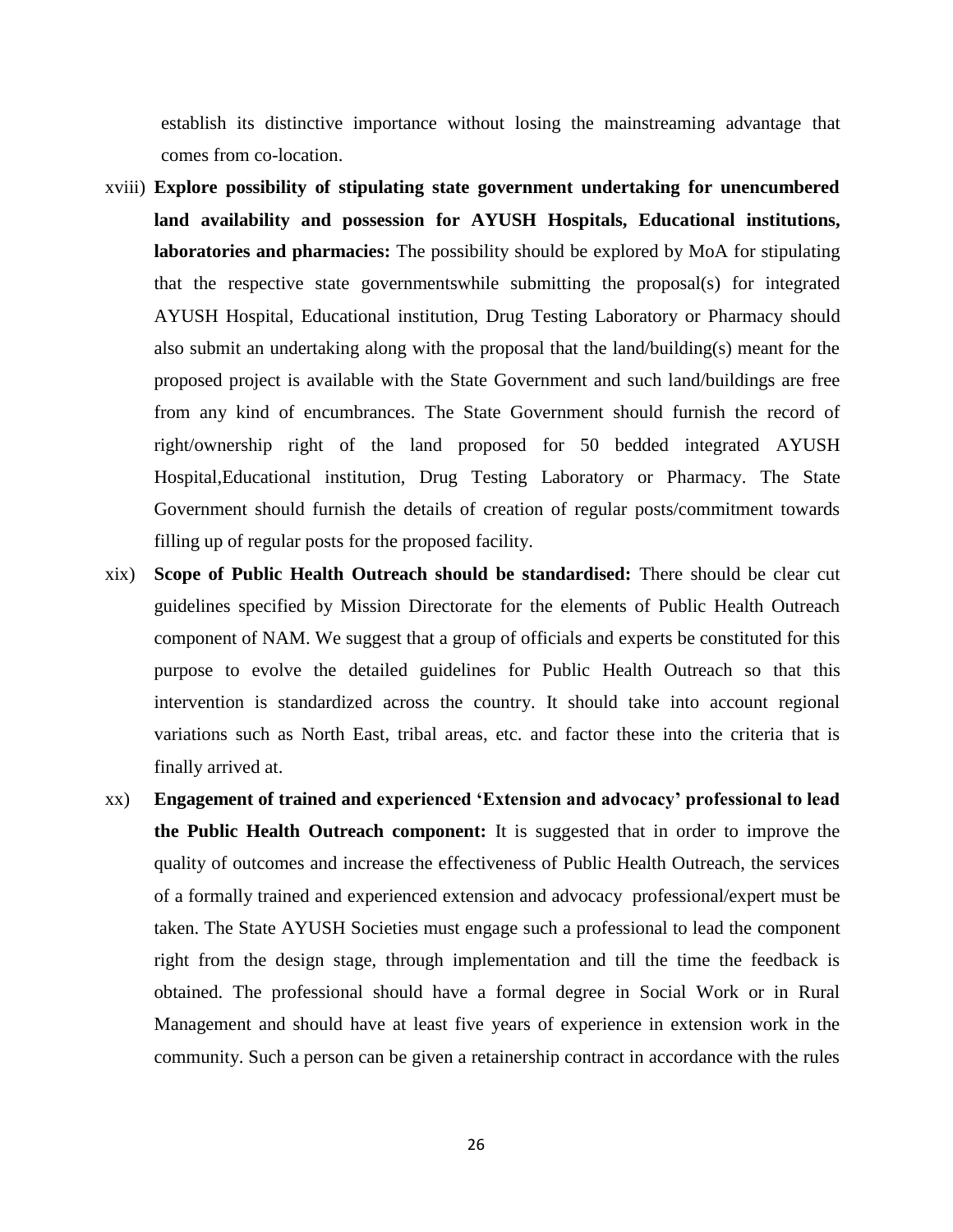of State Government/ State AYUSH Society. This engagement is likely to have a great impact.

- xxi) **Conducting training and preparing training material for ASHA/ANM/school teachers/Anganwadi workers should be made mandatory part of BCC intervention:** The States/UTs, where this component is approved for implementation must ensure that they conduct training of ASHAs/ANMs/school teachers/Anganwadi workers from the target areas of BCC during the implementation of the component. This will lead to better awareness generation and information dissemination.
- xxii) **Scope of BCC should be standardised:** There should be clear cut guidelines specified by Mission Directorate for the BCC material content and format. The criteria should reflect a combination of need for the communication and high chances of its adoption by the target audience. We suggest that a group of officials and experts be constituted for this purpose to evolve the detailed guidelines for BCC so that AYUSH material is standardized across the country. It should take into account regional variations such as North East, tribal areas, etc. and factor these into the criteria that are finally arrived at. It must be insisted that BCC proposal by states must be submitted along with the details of communication proposed to be produced as well as the method by which it will be disseminated.
- xxiii) **Engagement of trained and experienced 'Communication' professional to lead the BCC component:** It is suggested that in order to improve the quality of outcomes and increase the effectiveness of BCC, the services of a formally trained and experienced communication professional/expert must be taken. The State AYUSH Societies must engage such a professional to lead the BCC component right from the design stage, through production and distribution and till the time the feedback is obtained. The professional should have a formal degree in Mass Communication or in Visual communication and should have at least five years of experience in communication design, production and distribution. Such a person can be given a retainership contract in accordance with the rules of State Government/ State AYUSH Society. Once the communication professional is engaged, it will have a great impact.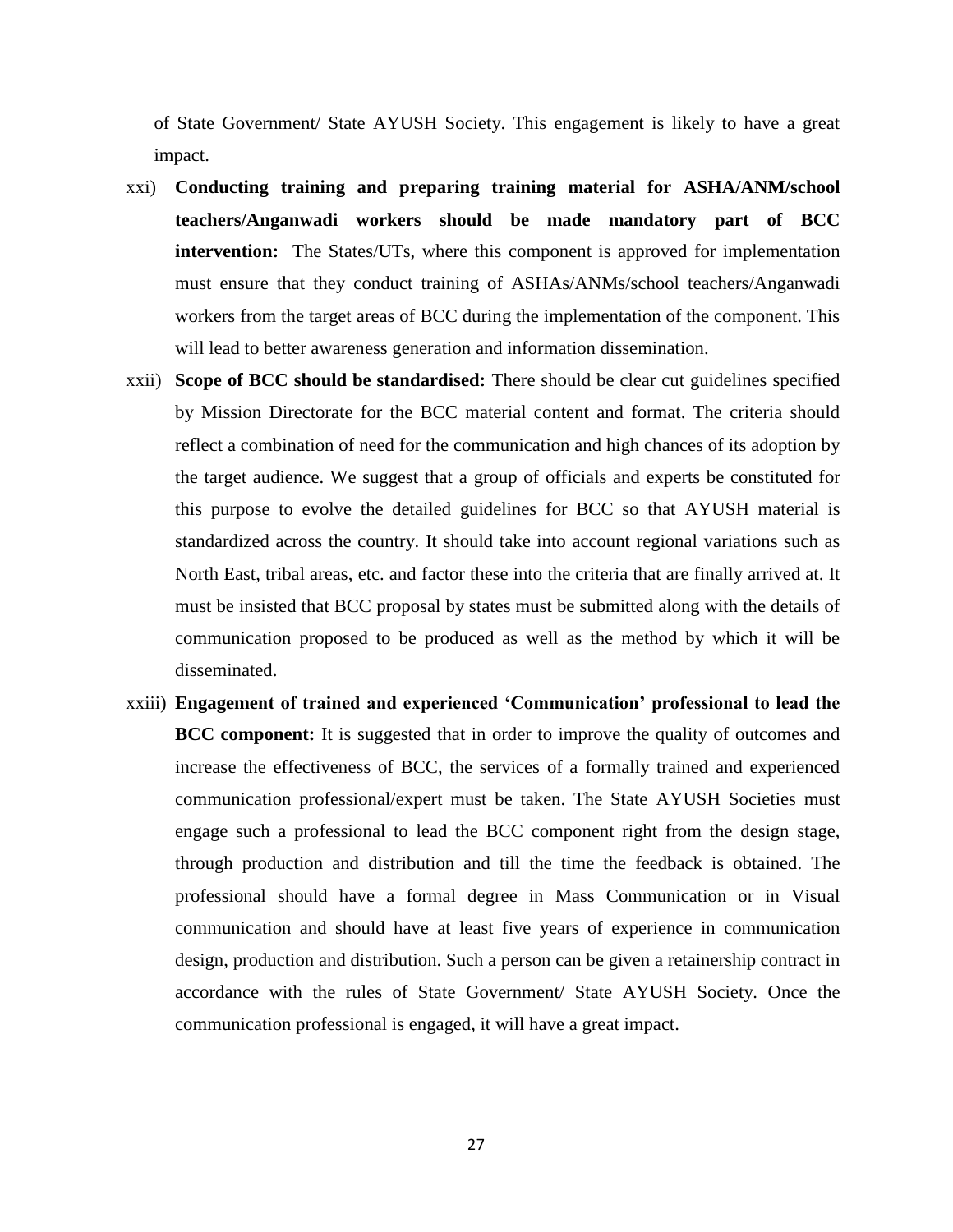- xxiv) **Conducting training of ASHA/ANM/school teachers/Anganwadi workers should be made mandatory part of AYUSH Gram intervention:** The States/UTs, where this component is approved for implementation must ensure that they conduct training of ASHAs/ANMs/school teachers/Anganwadi workers from the AYUSH Grams on AYUSH during the implementation of the programme. This will lead to better outcomes.
- xxv) **Better awareness of beneficiaries must be ensured:** The topic of AYUSH should be included in awareness programmes at schools of AYUSH Grams; people availing AYUSH services at the camps must be educated about the need to come for follow-up checkups at Primary Health Centres.
- xxvi) **Definition of AYUSH Gram should be standardised:** There should be clear cut eligibility criteria based on demographic, geographic and physical and social infrastructure, health status related measures that should be specified by Mission Directorate for the villages that can be considered for AYUSH Grams. The criteria should reflect a combination of need for AYUSH intervention and high chances of its adoption in the candidate villages. We suggest that a group of officials and experts be constituted for this purpose to evolve the eligibility criteria for AYUSH Gram villages. It should take into account regional variations such as North East, remoteness, forest, SC/ST, etc. and factor these into the criteria that is finally arrived at. It must be insisted that AYUSH Grams proposal by states must be submitted along with the actual data of those villages that acts as an evidence for their eligibility. Depending on the village level data and therefore the category of such villages, combination of a set of standardized interventions along with some sub component of flexible interventions (depending on local context) is implemented in each of the villages.
- xxvii) **Scope of School Health Programme should be standardised:** There should be clear cut guidelines specified by Mission Directorate for the elements of School Health Programme Component of NAM. We suggest that a group of officials and experts be constituted for this purpose to evolve the detailed guidelines for School Health Programme so that this intervention is standardized across the country. It should take into account regional variations such as North East, tribal areas, etc. and factor these into the criteria that are finally arrived at. It must be insisted that School Health Programme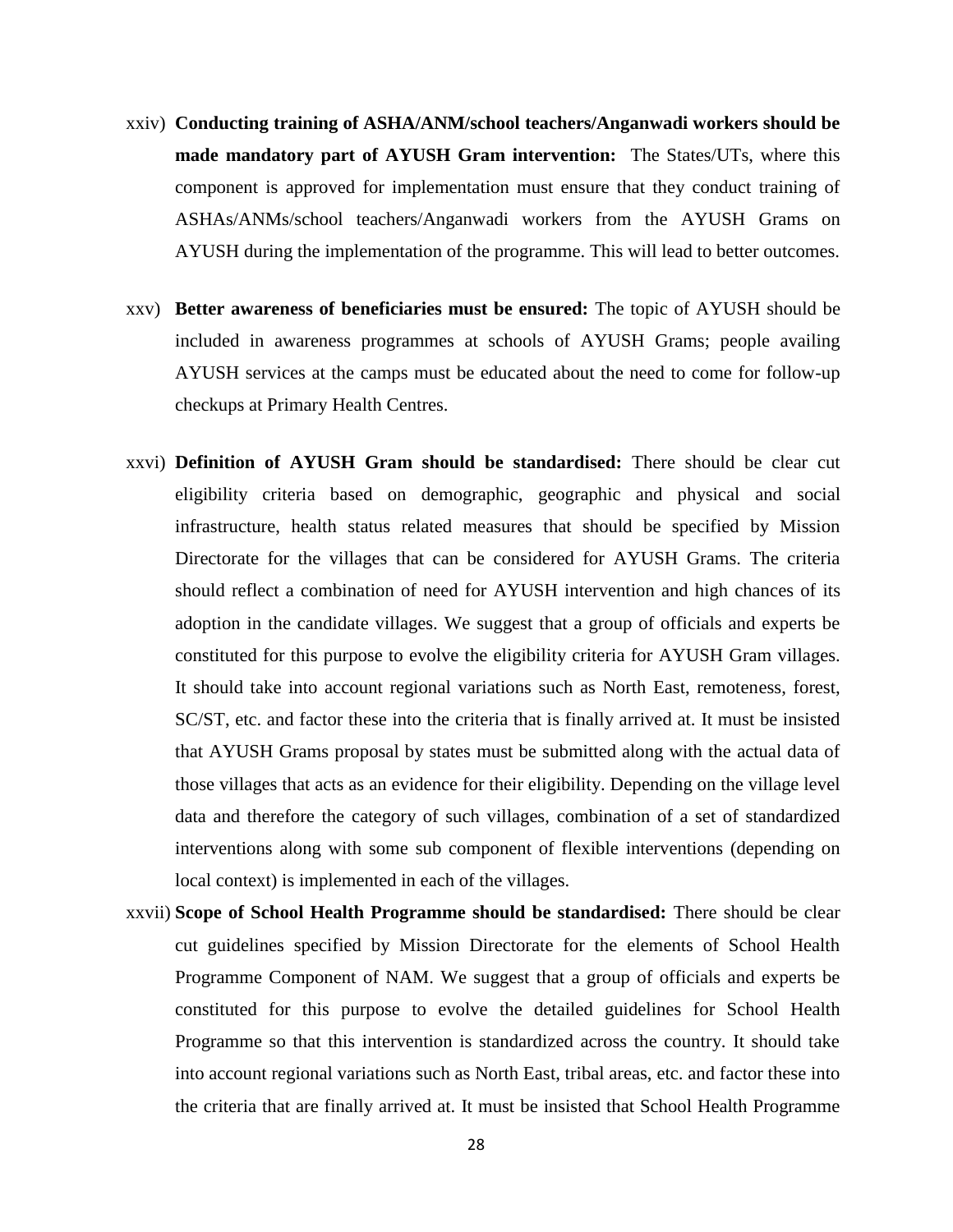proposal by states must be submitted along with the details of elements proposed to be implemented as well as the locations where these will be carried out.

- xxviii) **Engagement of trained and experienced 'Extension and advocacy' professional to lead the School Health Programme component:** It is suggested that in order to improve the quality of outcomes and increase the effectiveness of School Health Programme, the services of a formally trained and experienced extension and advocacy professional/expert must be taken. The State AYUSH Societies must engage such a professional to lead the component right from the design stage, through implementation and till the time the feedback is obtained. The professional should have a formal degree in Social Work or in Education and should have at least five years of experience in extension work in the community. Such a person can be given a retainership contract in accordance with the rules of State Government/ State AYUSH Society. This engagement is likely to have a great impact.
- xxix) **Scope of Wellness Centres should be standardized:** There should be clear cut guidelines specified by Mission Directorate for the elements of this Component of NAM. We suggest that a group of officials and experts be constituted for this purpose to evolve the detailed guidelines for Wellness centres so that this intervention is standardized across the country. It should take into account regional variations such as North East, tribal areas, Kerala, etc. and factor these into the criteria that are finally arrived at. During this exercise all the states should be involved in giving inputs.
- xxx) **Engagement of trained and experienced quality testing and inspection professionals like drug analyst and drug inspectors to man the Quality Improvement and Control component:** It is suggested that in order to improve the quality of outcomes and increase the effectiveness of Quality Improvement and Control, the salaries and terms of engagement for competent people qualified in different streams of AYUSH pharmaceutical testing and inspection services must be reviewed. The state must appoint competent, qualified and experienced Government Drug analysts and also immediately recruit adequate number of Drug Inspectors as per the norms given in the act, rules and the guidelines specified. This will contribute significantly to improving quality of ASU&H medicines and increase the faith of general population in AYUSH system.